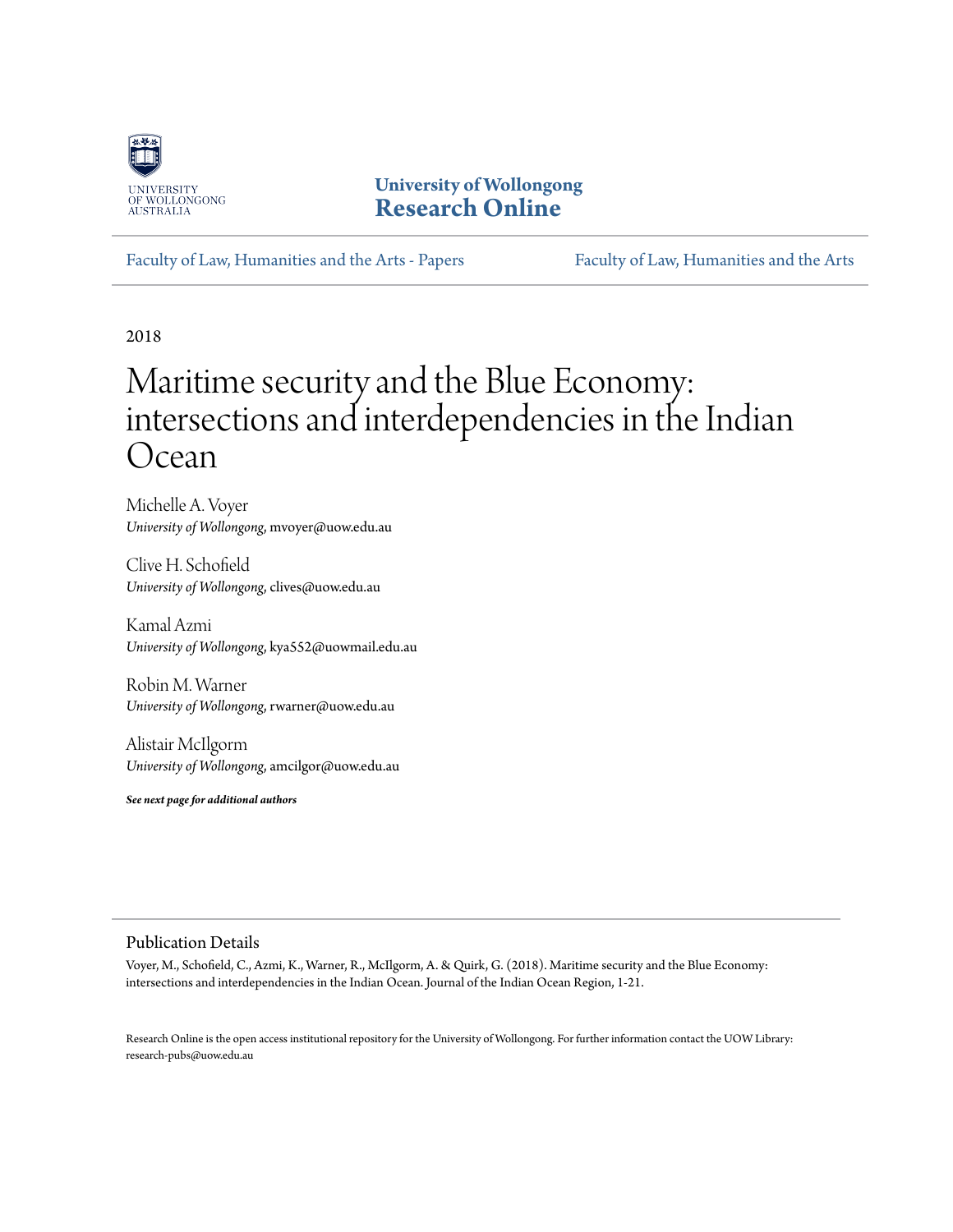# Maritime security and the Blue Economy: intersections and interdependencies in the Indian Ocean

#### **Abstract**

Maritime security is essential to supporting the Blue Economy. Many maritime security forums have been key supporters of the Blue Economy concept, particularly in the Indian Ocean region (IOR). This paper will explore the co-evolution and co-dependence of Blue Economy and maritime security agendas, with a particular focus on the IOR. It identifies two primary interactions between Blue Economy and maritime security interests. Firstly, maritime security is an enabler of the Blue Economy, for example, through safeguarding navigation routes, providing important oceanographic data to marine industries and protecting rights over valuable marine resources and activities within claimed zones of maritime jurisdiction. Secondly, an often overlooked role that maritime security plays in the Blue Economy is by being itself a source of economic development and growth. An expanded Blue Economy will create greater demand for maritime security capabilities, and this, in turn, will trigger increased investment and growth in these capabilities. The enhanced and increasingly diverse role that maritime security will continue to play in the Blue Economy can be seen across all sectors in the IOR.

#### **Keywords**

blue, intersections, indian, interdependencies, security, maritime, economy:, ocean

**Disciplines** Arts and Humanities | Law

#### **Publication Details**

Voyer, M., Schofield, C., Azmi, K., Warner, R., McIlgorm, A. & Quirk, G. (2018). Maritime security and the Blue Economy: intersections and interdependencies in the Indian Ocean. Journal of the Indian Ocean Region, 1-21.

#### **Authors**

Michelle A. Voyer, Clive H. Schofield, Kamal Azmi, Robin M. Warner, Alistair McIlgorm, and Genevieve Quirk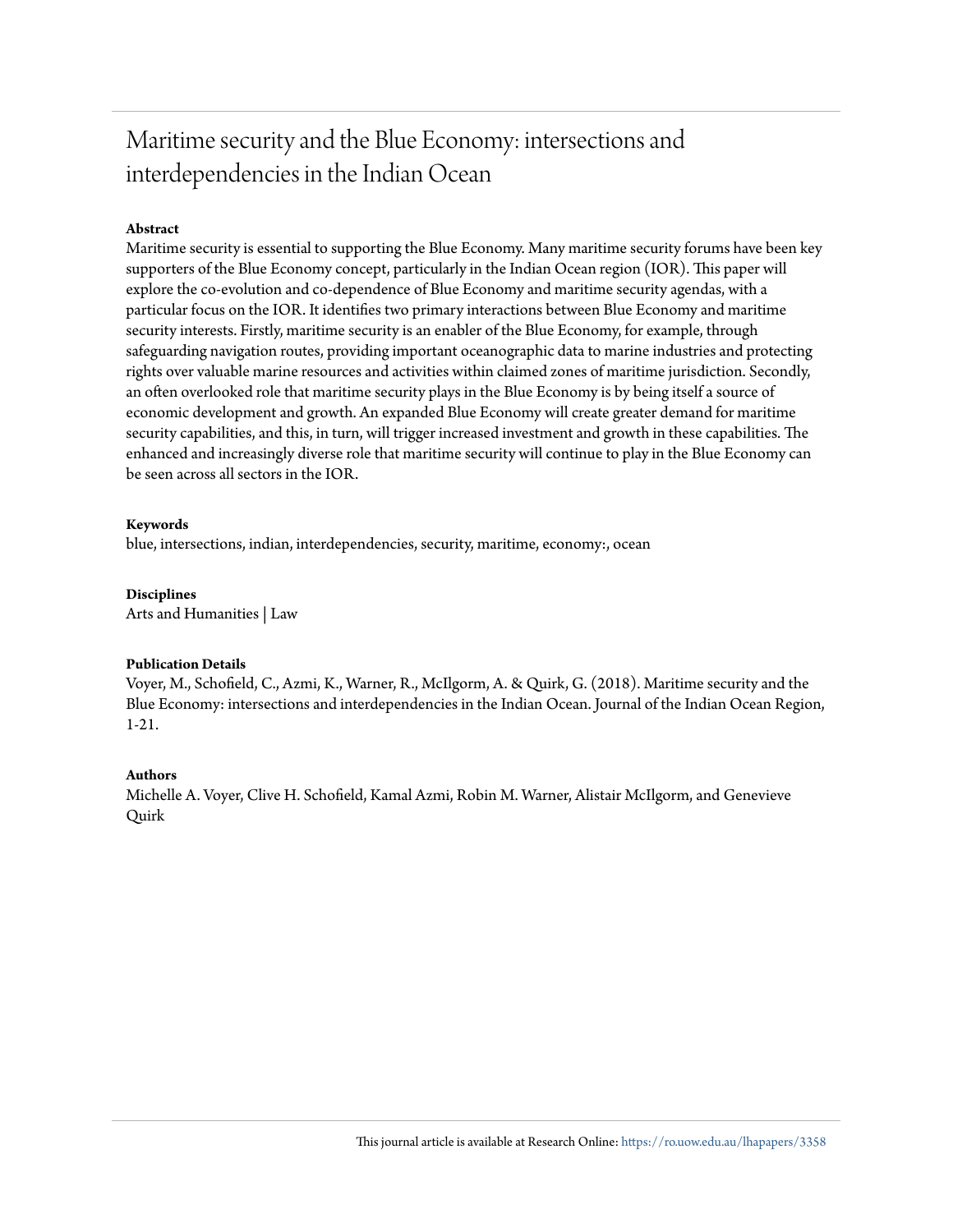# **Maritime Security and the Blue Economy: intersections and interdependencies in the Indian Ocean**

Maritime security is essential to supporting the Blue Economy in a range of significant ways. Many maritime security forums have been key supporters of the Blue Economy concept, particularly in the Indian Ocean region where security partnerships among a range of maritime nations have taken an active interest in articulating their role in addressing threats to ocean-based economic development. This paper will explore the co-evolution and codependence of Blue Economy and maritime security agendas, with a particular focus on the Indian Ocean region. It identifies two primary interactions between Blue Economy and maritime security interests. Firstly maritime security is an enabler of the Blue Economy, for example through safeguarding navigation routes, providing important oceanographic data to marine industries and protecting rights over valuable marine resources and activities within claimed zones of maritime jurisdiction. A second, but often overlooked, role that maritime security operations and agencies play in the Blue Economy is by being itself a source of economic development and growth. An expanded Blue Economy will create greater demand for maritime security capabilities, and this in turn will trigger increased investment and growth in these capabilities. The enhanced and increasingly diverse role that maritime security will continue to play in the Blue Economy can be seen across all sectors in the Indian Ocean Region.

**Key words:** Blue Economy, Blue Growth, maritime security, Indian Ocean

1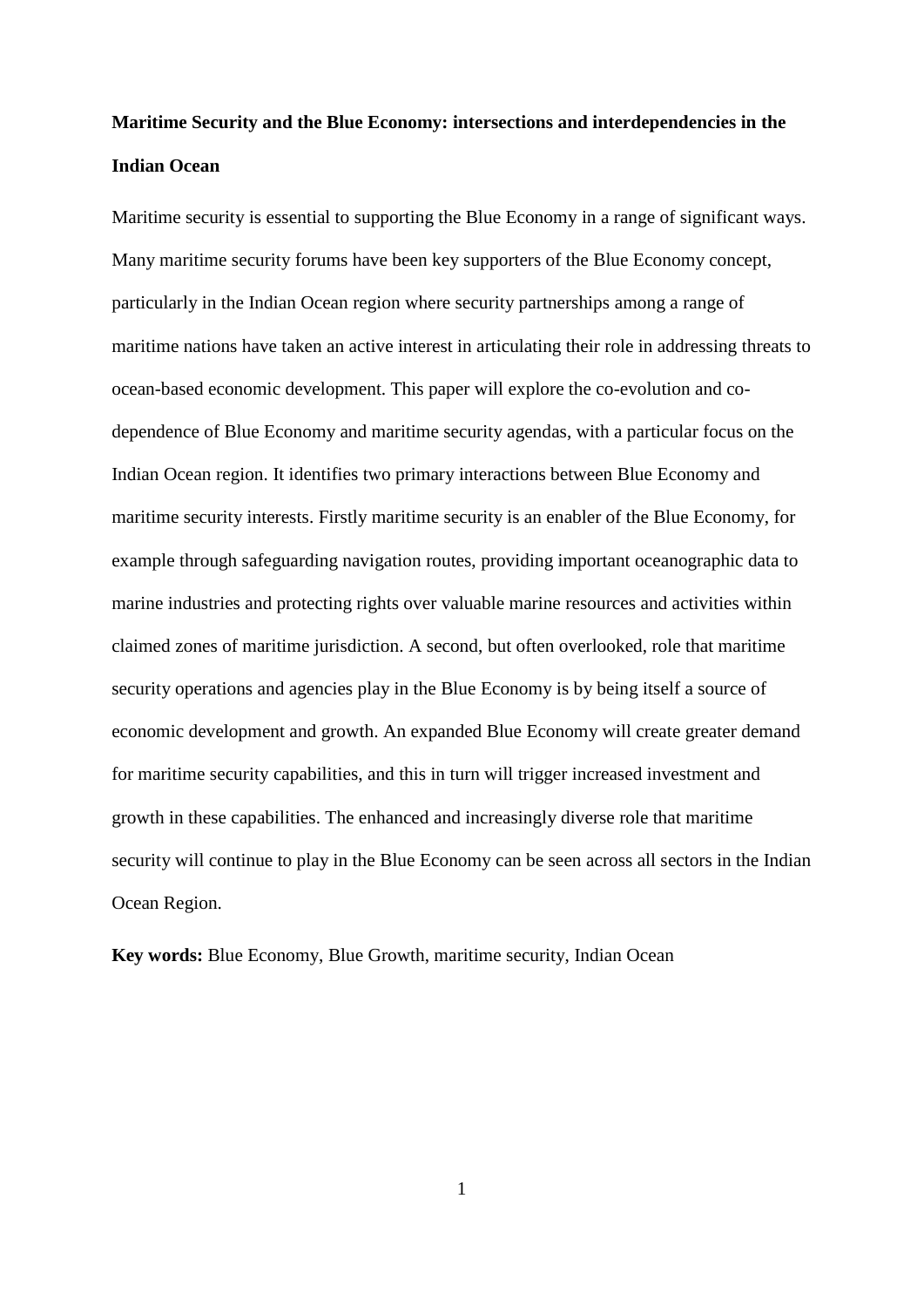#### **1. Introduction**

The term 'Blue Economy' has increasingly become an integral component of ocean governance vernacular over the past decade, since it's emergence at the 2012 United Nations Convention on Sustainable Development (UNCSD), or Rio +20 Conference. The concept was promoted at the Rio+20 Conference as the marine dimension of the broader 'green economy', which was defined as an economy "*that results in improved human well-being and social equity, while significantly reducing environmental risks and ecological scarcities*" (UNEP, 2011 p16). The Blue Economy emerged to reflect the fact that over 70% of the earth's surface is water. The oceans are crucial to global sustainability and play a key equilibrating role in global climate as the primary sink for excess heat and carbon present in the global climate system (UNEP et al., 2012). Indeed, the oceans are recognised as a vital repository and supporter of global biological diversity, and are a critical source of food through fisheries and aquaculture and are fundamental to the global economy through seaborne trade (Warner and Schofield, 2012 p.1).

The concept of a Blue Economy has been particularly championed by Small Island and Developing States (SIDS) in recognition of their large ocean jurisdictions and the importance of ocean and marine industries to their national economies (Silver, Gray, Campbell, Fairbanks, & Gruby, 2015; Whisnant and Reyes, 2015). Since that time there has been increasing interest in the concept of the Blue Economy around the world, yet the term is still employed differently in different contexts and there is no one universally accepted definition of what the Blue Economy is (Keen, Schwarz, & Wini-Simeon, 2017; Silver, et al., 2015).

There is strong interest in sustaining and expanding the Blue Economy in the Indian Ocean, driven in particular by the Indian Ocean Rim Association (IORA) and individual countries including Seychelles, Mauritius, India and Australia (Llewellyn, English, & Barnwell, 2016;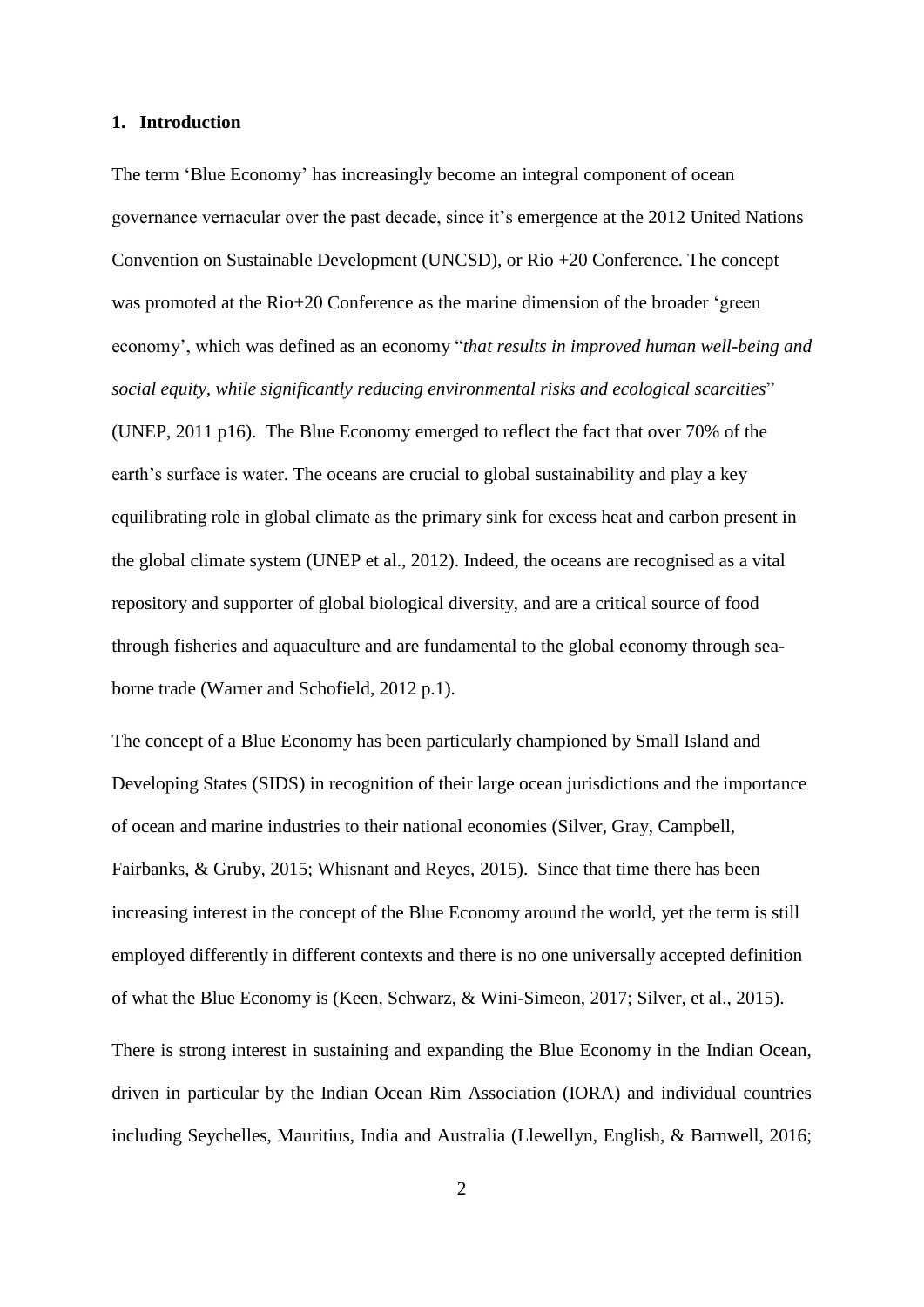Mohanty, Dash, Gupta, & Gaur, 2015; National Marine Science Committee, 2015; National Maritime Foundation, 2017; Purvis, 2015 p.226; Spamer, 2015). IORA makes a clear distinction between the concept of the Blue Economy and more traditional ocean and coastal economy models. They define the *ocean economy* as a segment of an economy, which is dependent on ocean for the inputs required for production. The ocean economy does not necessarily need to be located on the coast or on or in the oceans. The *coastal economy,* by way of contrast, includes all economic activities taking place on or near the coast and is thus defined in geographical terms. Finally IORA define the *blue economy* as a sub-set of the ocean economy, which 'c*overs all ocean related activities including direct and indirect supporting activities required for functioning of these economic sectors, while adjusting to the costs of environmental damage and ecological imbalance caused due to exploitation of ocean resources for consumption. Therefore, the scope of blue economy is much wider and inclusive*' (Mohanty, et al., 2015 p9).

Other definitions of the Blue Economy or Blue Growth have been established by the World Oceans Council, the Australian Government, the United Nations, the World Wildlife Fund, the Partnership for the Environmental Management of the Seas of East Asia (PEMSEA), the European Union and *The Economist* magazine, amongst others (East Asian Seas Congress, 2012; Mohanty, et al., 2015; National Marine Science Committee, 2015; *The Economist*, 2015; United Nations, 2014; Whisnant and Reyes, 2015; WWF Baltic Ecoregion Programme, 2015)**.** There are many commonalities across these definitions, with most incorporating economic, social and environmental objectives, and most highlighting a central role for innovation and integrated management in fulfilling these objectives (Keen, et al., 2017). Despite these commonalities, it is clear that the concept of the Blue Economy is fluid, and opaque (Choi, 2017; Silver, et al., 2015; Winder and Le Heron, 2017).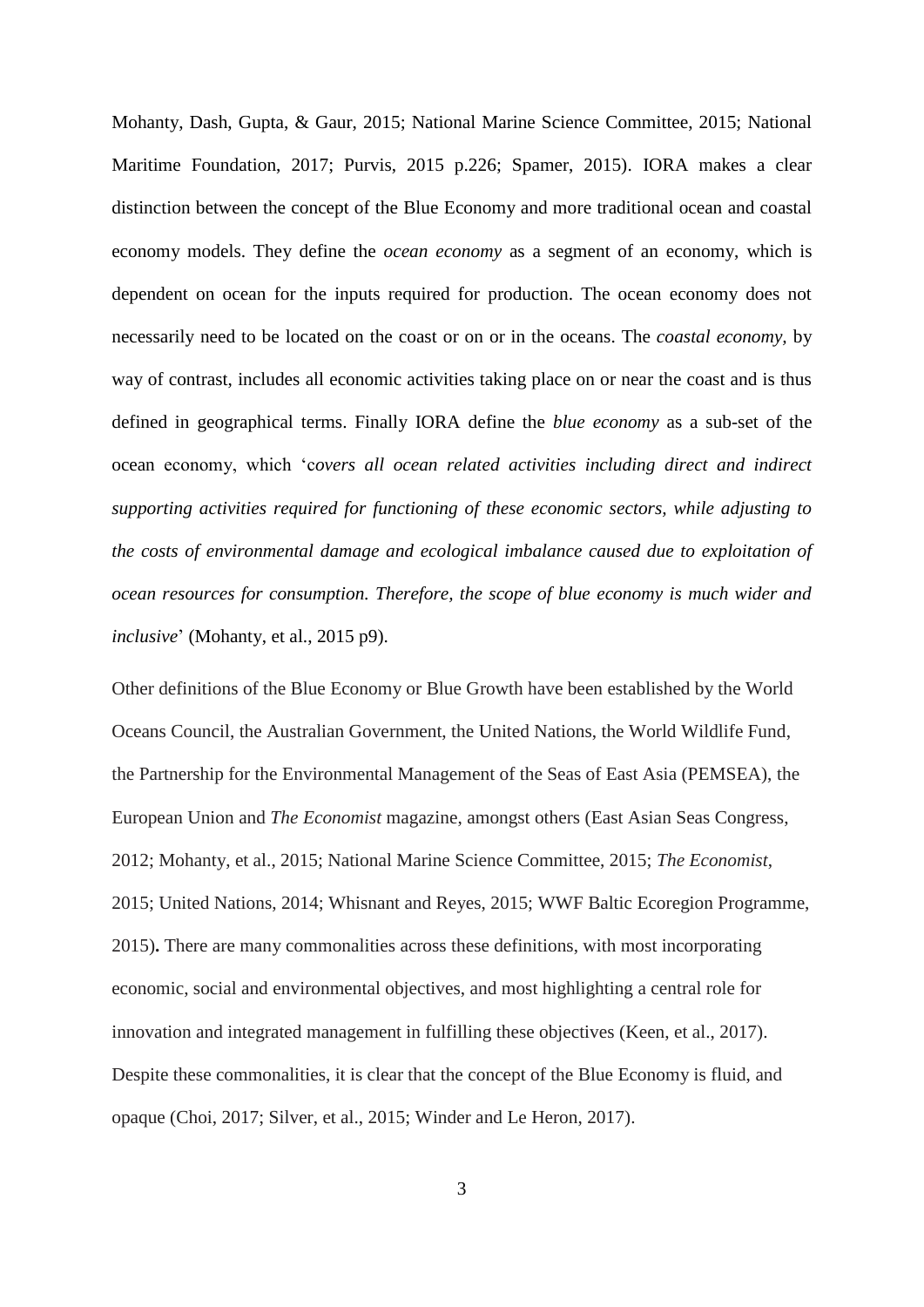One of the enduring and critical questions often incorporated into discussions of the Blue Economy relates to its sectoral scope. Given the Blue Economy is often thought of as a subset of the ocean economy, identification and valuation of the segments or sectors that make up the ocean economy is often the first step in the process of planning Blue Economy development or identifying potential Blue Economy opportunities (Colgan, 2016). A diverse array of 'taxonomies' of the ocean economy, such as the one outlined in Table 1, have been developed to assist this analysis (Kildow and McIlgorm, 2010; Alistair McIlgorm, 2005; The Economist, 2015).

#### *[Insert Table 1]*

Questions remain as to what differentiates the ocean and Blue Economies in relation to sectoral scope, however it is clear that potential exists within all sectors to improve environmental performance and grow social and economic benefits. In this regard at least, all sectors have the ability to become more 'Blue' (Voyer, Quirk, McIlgorm, Azmi, & Kaye, 2017).

Maritime security, in common with the Blue Economy, is a term which is widely used yet poorly defined. In an analysis of the term, Bueger (2015) identified four key ways in which the term 'maritime security' is understood. These included:

- Sea power: the traditional role of maritime security agencies, particularly naval forces, in the protection of states, including patrolling and protecting sea lanes, claimed maritime zones and delimited maritime boundaries and coastal state rights within these maritime spaces.
- Marine safety: addressing threats to ships and maritime installations and assets, including responding to maritime disasters and accidents at sea and participating in search and rescue activities.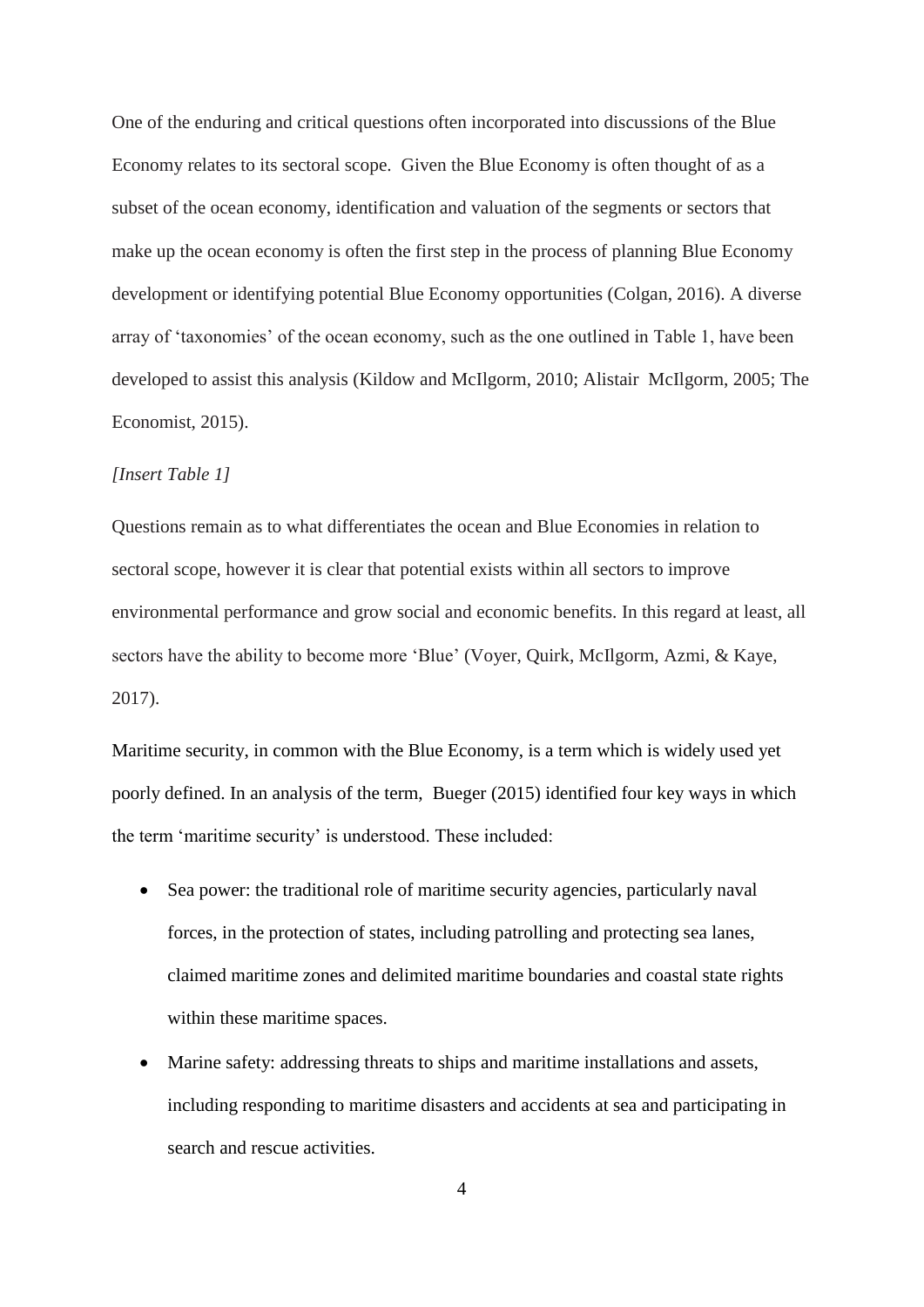- Economic development: enforcing laws and regulations in relation to resource use in the oceans, including countering piracy and smuggling and providing a secure maritime environment which enables and supports economic development.
- Human security: in relation to ensuring food security and sustainable livelihoods, with a particular focus on Illegal, Unreported and Unregulated (IUU) fishing and human trafficking (Bueger, 2015).

This paper will discuss the role that maritime security will play in the transition to a Blue Economy, with a particular focus on the Indian Ocean Region (IOR). It will begin by exploring the co-evolution of these two ambiguous concepts; 'maritime security' and the 'Blue Economy'. It will then review the ways in which maritime security is contributing to Blue Economy activities in the Indian Ocean, using the four categories of the ocean economy outlined in Table 1 to frame the discussion: i) Extraction of non-living resources, ii) Harvesting of living resources, iii) Commerce and trade in and around the ocean and iv) Ecosystem protection and management, with particular reference to the four categories of maritime security highlighted by (Bueger, 2015). Finally, it will summarise and discuss the intersections between maritime security and the Blue Economy.

# **2. The co-evolution of 'maritime security' and the 'Blue Economy'**

The modern day concepts of maritime security and the Blue Economy both have their roots in two significant historical influences on oceans governance. The first was the substantial expansion of maritime claims seawards that was codified through the negotiation and drafting of the United Nations Convention on the Law of the Sea (UNCLOS) (UNCLOS, 1982). The second was the broader sustainable development agenda, derived from the 1987 Brundtland report and the 1992 Rio Earth Summit (Bueger and Edmunds, 2017; Eikeset et al., 2018).

# *2.1. UNCLOS*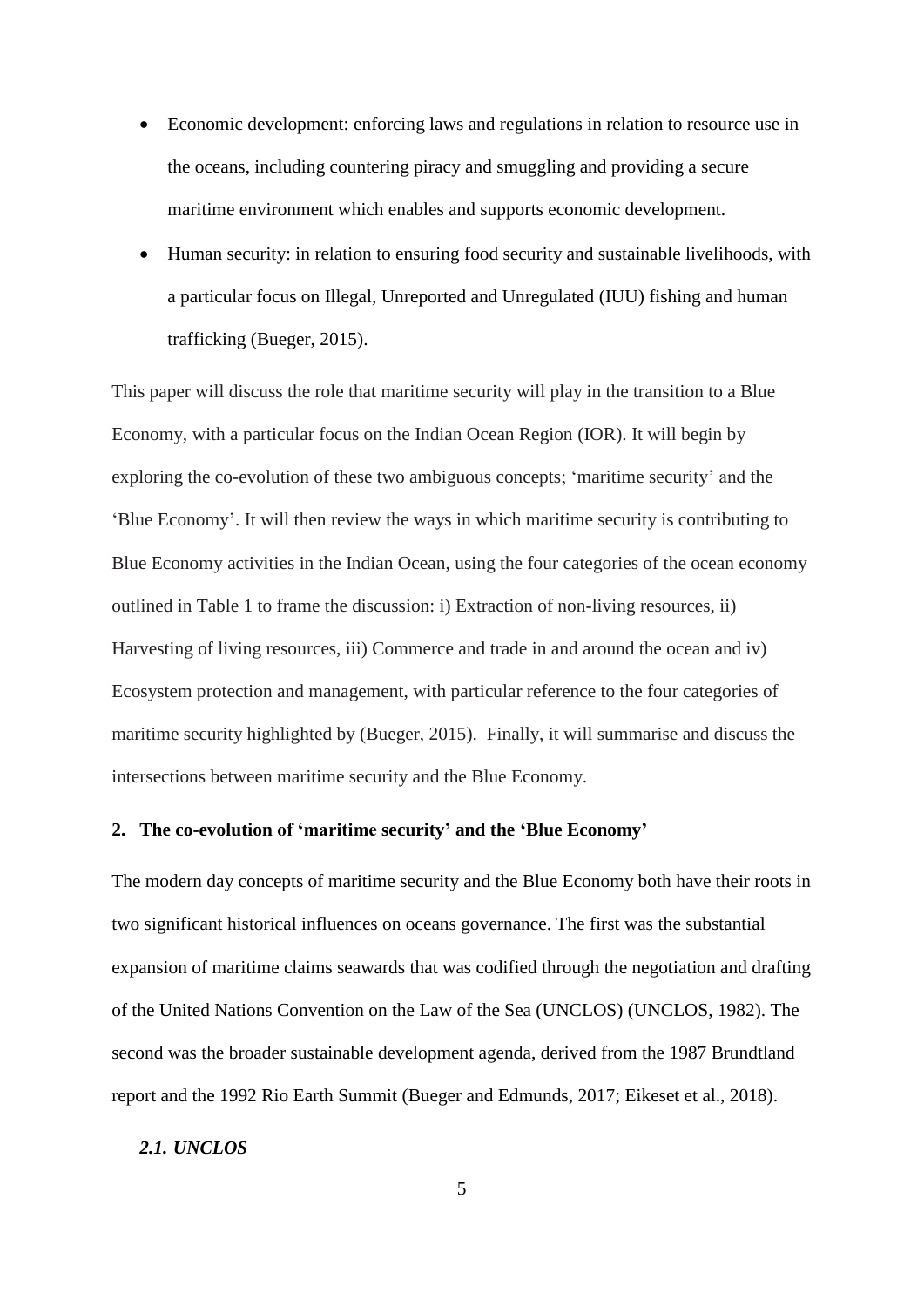The Third United Nations Conference on the Law of the Sea took place between 1973 and 1982, and saw over 140 nations come together to develop an international legal framework governing maritime rights and activities. UNCLOS provides for a 12 nautical mile limit to the territorial sea – something that had eluded earlier efforts at codification. Moreover, the concept of an Exclusive Economic Zone (EEZ), out to 200 nautical miles, gained general international acceptance. Indeed the EEZ concept originates from the Indian Ocean region as the term was first proposed by an Indian Ocean State, Kenya, in a working paper submitted to the African-Asian Legal Consultative Committee in 1972, just prior to the start of the negotiations leading to UNCLOS.

The EEZ represents a compromise between the predominantly resource-oriented interests of coastal states and the interests of states concerned to preserve freedom of navigation. While freedom of navigation and overflight for vessels and aircraft belonging to other states are maintained, together with the rights for such states to lay submarine pipelines and cables, the EEZ delivers sovereign rights in respect of living and non-living resources to the coastal state. The potential significance of this expansion of coastal state resource rights offshore to coastal states was well recognized in the immediate aftermath of the negotiation of UNCLOS with a 1984 UN Food and Agriculture Organization (FAO) report suggesting that 90% of marine fish and shellfish were caught within 200 nautical miles of the coast (Schurman, 1998 p.107). Similarly, it was estimated that 87% of the world's known submarine oil deposits would fall within EEZ limits (Churchill and Lowe, 1999 p.162).

UNCLOS therefore both precipitated, and responded to, an increased level of attention and interest in the economic opportunities that might be provided by oceans and the resources that can be found within them. It was also highly influential in the changing role of security agencies and activities on our oceans. Maritime security has always played a central role in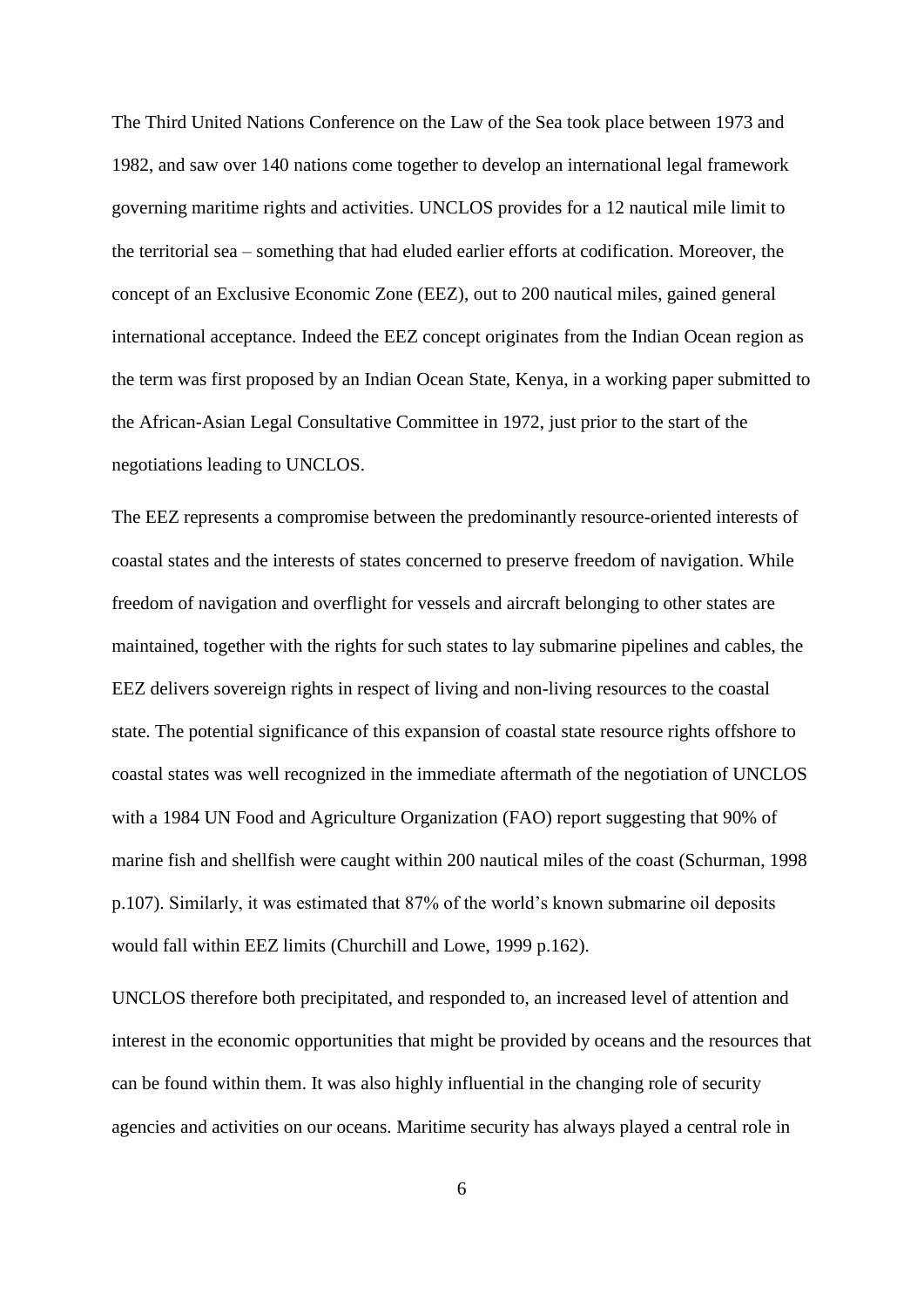protecting and developing economic assets and resource use in coastal areas and open oceans. This role has changed and evolved significantly, however, in response to expanded maritime jurisdictions, coupled with a shift in the nature and extent of maritime threats, such as the rise of terrorism and modern piracy (Bueger and Edmunds, 2017).

Significantly for both economic and maritime security interests, UNCLOS has gained widespread international recognition and, at the time of writing, there were 168 parties to it, comprising 167 states plus the European Union. Of the Indian Ocean's 36 coastal states, 32 are parties to the Convention. The exceptions are Eritrea, Iran, Israel and the United Arab Emirates (UAE) (United Nations, 2017). Additionally, the two extra-regional states with Indian Ocean possessions, France and the United Kingdom, are parties to UNCLOS. The Indian Ocean littoral States have proved to be similarly enthusiastic in terms of claims to maritime jurisdictions meaning that broad swaths of the Indian Ocean are subject to EEZ claims and assertions of continental shelf rights. The latter have included full submissions or submissions of preliminary information to the United Nations Commission on the Limits of the Continental Shelf (CLCS) on the part of 18 Indian Ocean states concerning the delineation of the outer limits of the continental shelf seawards of 200 nautical mile EEZ limits (UN CLCS, 2017).

UNCLOS has therefore both clarified and significantly expanded offshore rights. This has provided nations with rights over considerable marine resources and activities. Thus, with this increase in the scope of maritime jurisdiction came the right to access and exploit marine resources as well as to manage offshore industrial activities. Such novel activities provide the promise of new economic income streams through a range of developing marine industries including aquaculture, ocean energy production, marine ecotourism, carbon capture and storage and seabed mining.

7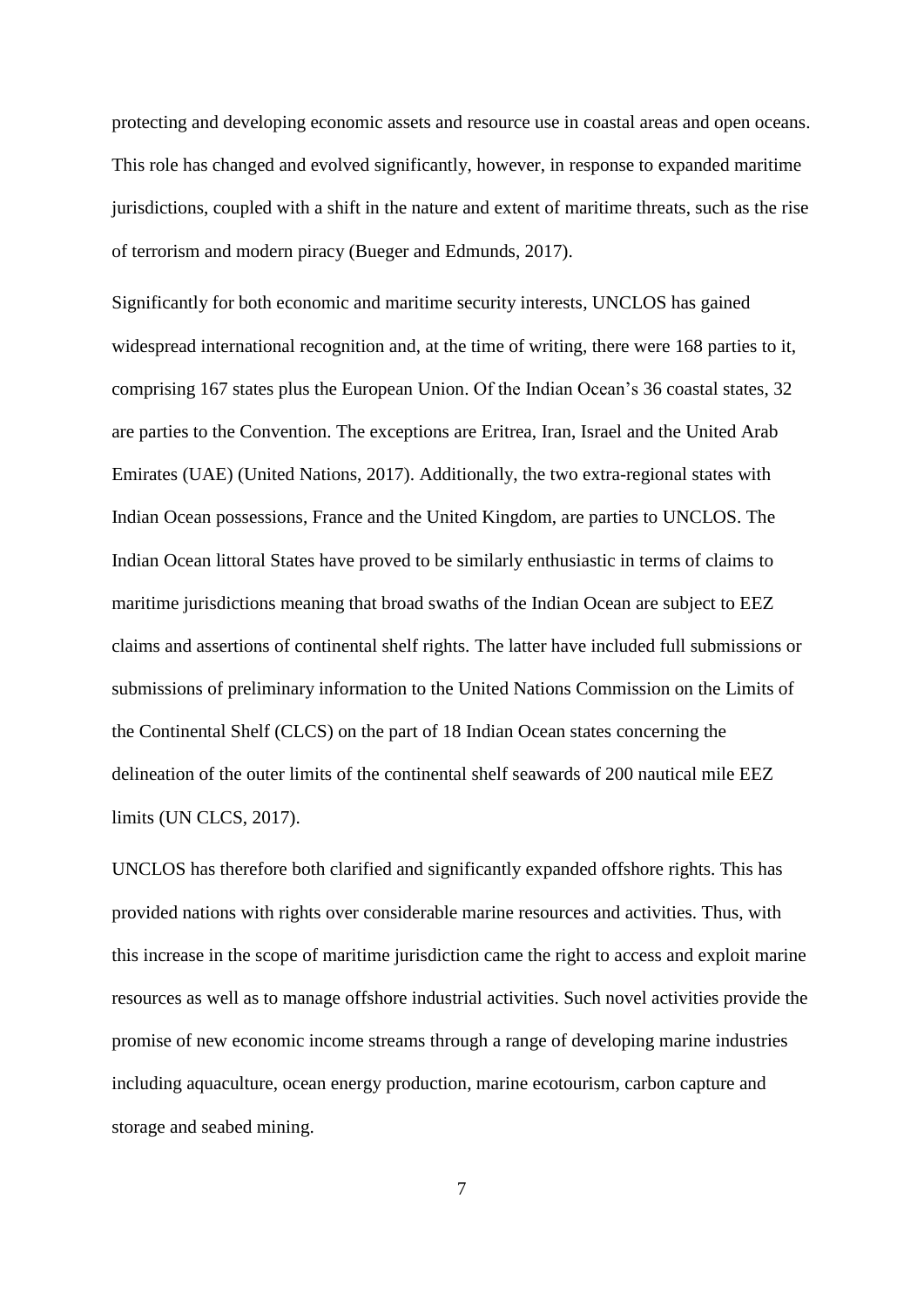#### *2.2. Sustainable Development*

Around the same time as UNCLOS was being negotiated, there was a concurrent and growing awareness of the need to better consider the environmental impacts of natural resource use and extraction. The 1987 Brundtland report recognized the importance of development which accounted for the needs of future generations and the 1992 Rio Earth Summit advanced the notion of sustainable development – development which considers these needs through the consideration of social and environmental objectives, alongside economic objectives (Brundtland, 1987). In particular, the Earth Summit advanced the notion of a 'Green Economy', later defined as an economy "*that results in improved human wellbeing and social equity, while significantly reducing environmental risks and ecological scarcities*" (UNEP, 2011 p16).

The initial focus of sustainable development and Green Economy efforts and activity largely related to terrestrial systems. However, 25 years after the release of the Brundtland Report, SIDS began to challenge this focus and emphasized the importance of the ocean and coastal economy to their countries. The 2012 United Nations Convention on Sustainable Development (UNCSD), or Rio+20 conference, placed a heavy focus on the Green Economy and SIDS used this opportunity to highlight the importance of considering the marine environment within this model of development. They were the first to put forward the concept of a Blue Economy as the ocean based component of the Green Economy (Silver, et al., 2015; Whisnant and Reyes, 2015), and were successful in introducing this concept into increasingly common usage.

#### *2.3. Implications and intersections*

The historical development of UNCLOS and maritime security is interconnected in a number of significant ways. The ratification of UNCLOS has resulted in an increased awareness of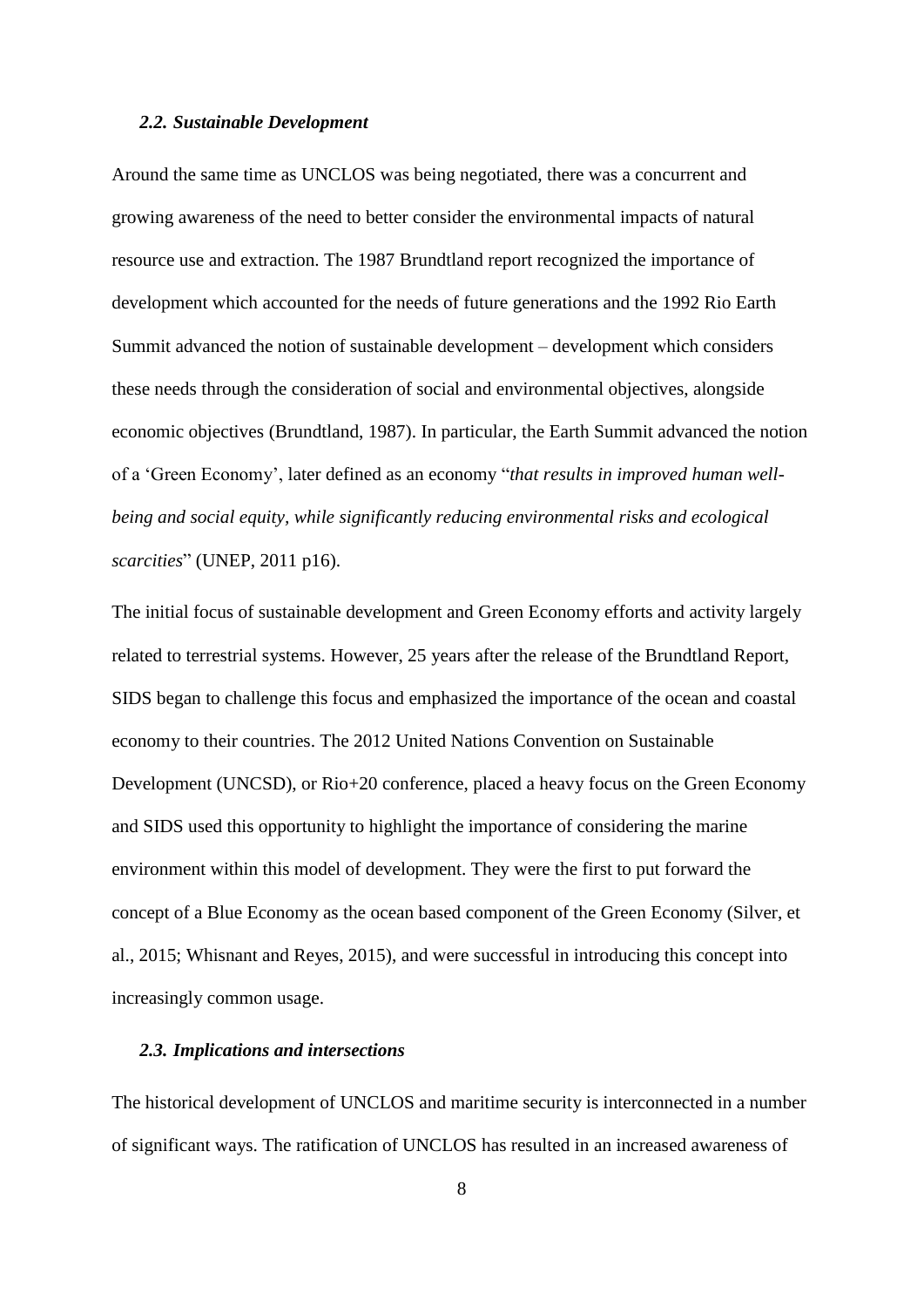the enormous opportunity offered through rights over vastly expanded zones of maritime jurisdiction and the valuable marine resources and activities within them. The sustainable development agenda, coupled with the advocacy work of SIDS in drawing attention to the oceans, has emphasized the need for development to be environmentally sustainable and socially equitable. Both these development have resulted in a greatly enhanced, and more diversified role for maritime security commitments, as coastal states seek to protect and safeguard their natural and economic assets.

The increased interest in the economic opportunities provided by the oceans has heightened the need for maritime spaces to be clearly defined and safeguarded, including through significantly increased maritime surveillance and enforcement requirements. Maritime security has therefore evolved to expand beyond predominately naval defence of states and sovereign interests through military action, to include a range of additional roles and functions related to what is often termed 'non-traditional' threats (S. Bateman, 2016). In particular, significantly expanded maritime zones and marine resource-related rights, as well as increasingly diverse offshore activities, have created the need for substantially enhanced maritime surveillance and enforcement requirements. Maritime security is now a term which incorporates a diversity of actors - military and civilian, across both the public and private sectors – addressing multiple threats. Furthermore, even within the traditional defence forces, maritime security has evolved to extend beyond the military domain to incorporate additional constabulary and diplomatic roles (S. Bateman and Bergin, 2009; Upadhyaya, 2014). In addition, with many threats and benefits crossing multiple maritime jurisdictions, security arrangements have necessarily become increasingly cooperative and have led to the development of a range of regionalised alliances (S. Bateman, 2016; Bueger and Edmunds, 2017).

9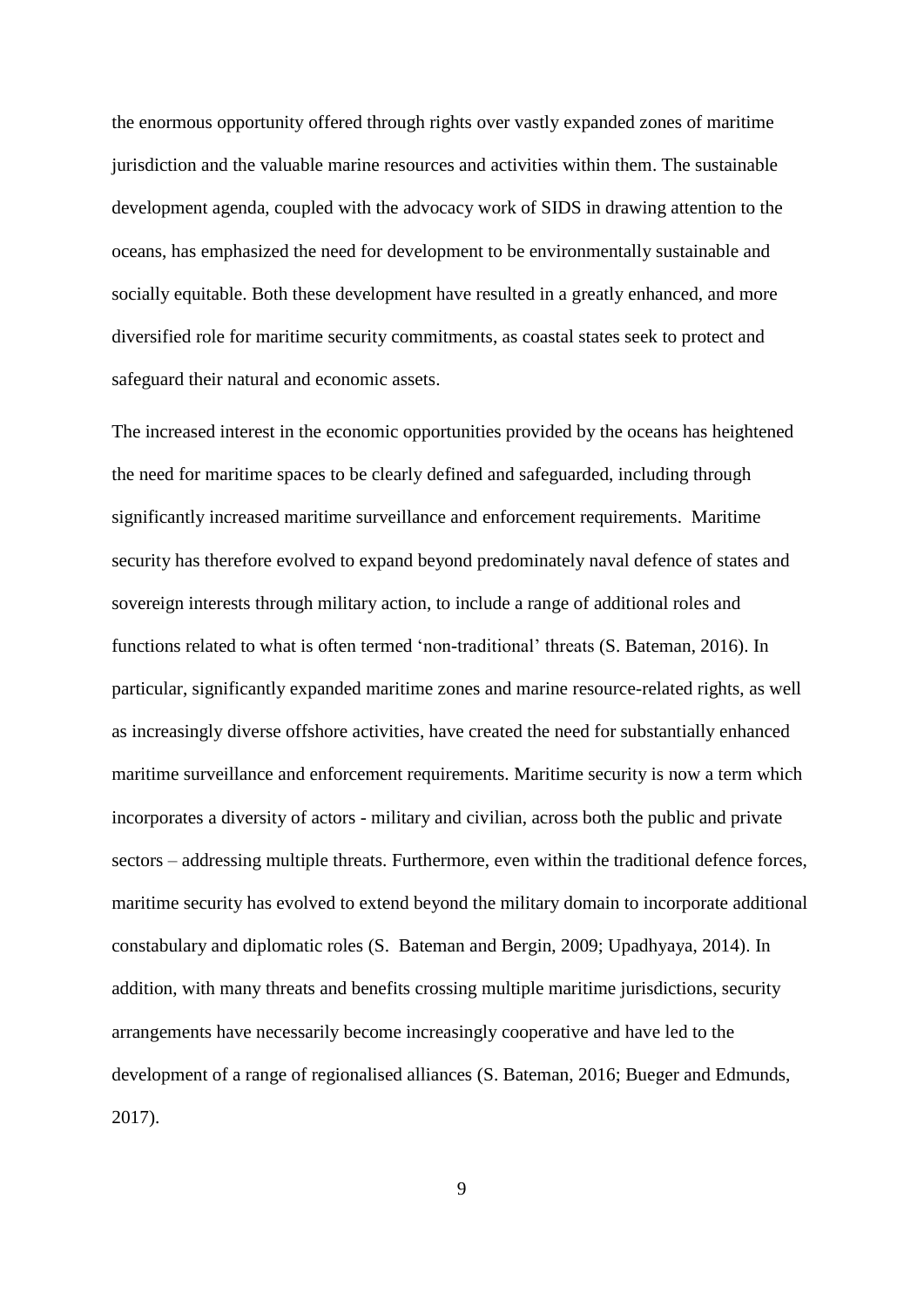Maritime security is increasingly playing a role in guarding against environmental damage and policy environmental regulations, such as Marine Protected Areas (MPAs) and fisheries regulations, highlighting the complex intersections with all aspects of the Blue Economy. The nature and extent of these intersections are examined in greater detail in the following sections, with a particular focus on the IOR.

#### **3. The role of maritime security in the Indian Ocean Blue Economy**

The Indian Ocean is a vast maritime zone covering 68.56 million square kilometres and incorporating coastal states from the southern tip of South Africa to the west coast of Australia (Upadhyaya, 2014). Thirty-six countries have access to the Indian Ocean, with vast differences in the cultural, social and economic conditions of many of these states. As the world's third largest ocean, and with approximately one-third of the world's population living in the Region, the Indian Ocean has significant potential to contribute to global efforts to combat poverty, enhance food security and provide for new economic opportunities (Upadhyaya, 2014). The Blue Economy is a concept which seeks to promote innovative and environmentally responsible development of these opportunities. The following sections will explore the role that maritime security plays, and has the potential to play, in these efforts in the region, based around four overarching categories of the ocean economy.

### *3.1. Extraction of non-living resources, or resource generation*

This category of the ocean economy relates to largely static, and geographically discrete operations such as oil and gas extraction, future deep seabed mining operations, water desalination, and maritime renewable energy such as tidal, wind or wave energy generation. The fixed nature of mineral resources, and the infrastructure associated with renewables, means that questions of jurisdiction are extremely relevant to this aspect of the ocean economy. As they generally occur within the EEZ or territorial waters of a state, their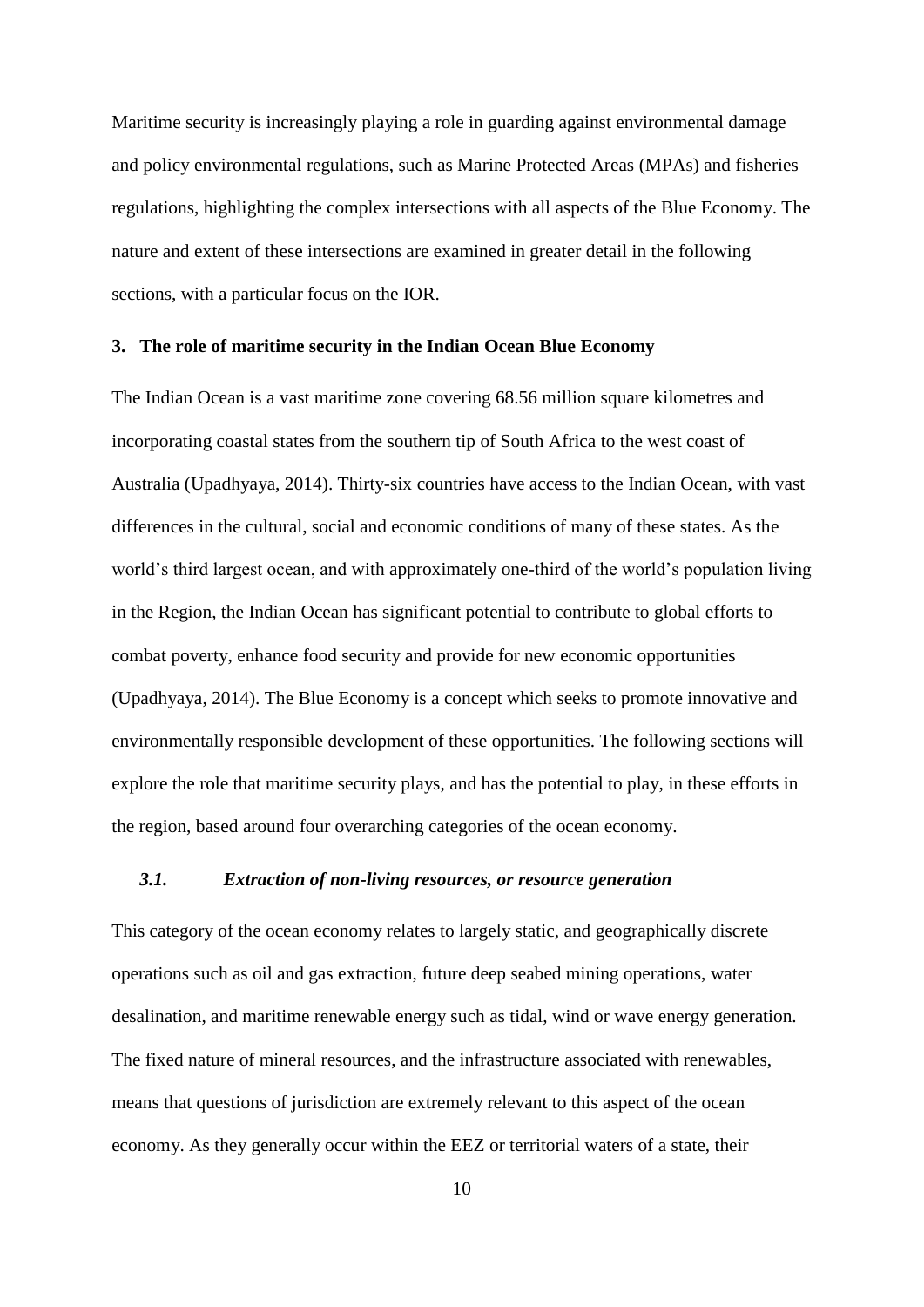management is primarily a coastal state concern. In part, this has been a significant driver in efforts from countries around the world to delimit their maritime boundaries, in order to clarify the extent of their maritime jurisdictions and thereby ensure that they have rights over any resources (living and non-living) that occur within their waters. For resources in the high seas, which are of particular interest for potential deep seabed mining and biotechnology, there has also been significant progress in defining the rights and responsibilities states that might wish to exploit these as part of broader negotiations around Areas Beyond National Jurisdiction (ABNJ) (see section 3.4.1).

The management, expansion and growth of the Blue Economy in relation to the extraction of non-living resources, or resource generation are therefore heavily predicated on the clear articulation and resolution of jurisdictional questions. As noted above, UNCLOS provides for extended zones of maritime jurisdiction through continental shelf rights and the EEZ, and Indian Ocean coastal states have been enthusiastic claimants to these zones. Due to the proximity of other neighbours, many coastal states, Indian Ocean littoral states included, are often unable to claim the full extent of their maritime zones as set out under UNCLOS. The extension of coastal state claims has therefore led to significant areas of overlapping maritime claims and thus a proliferation in potential maritime boundaries. Where overlapping claims to territorial seas out to 12 nautical miles exist, Article 15 of UNCLOS applies whilst Articles 83 and 73 deal with delimitation of the continental shelf and EEZ respectively. Unfortunately, these articles provide only limited guidance regarding maritime delimitation, meaning that there is ample scope for conflicting maritime claims and maritime boundary disputes.

Here it can be observed that there is a marked contrast between the east and west of the Indian Ocean with regard to maritime boundary delimitation. While in the east over 20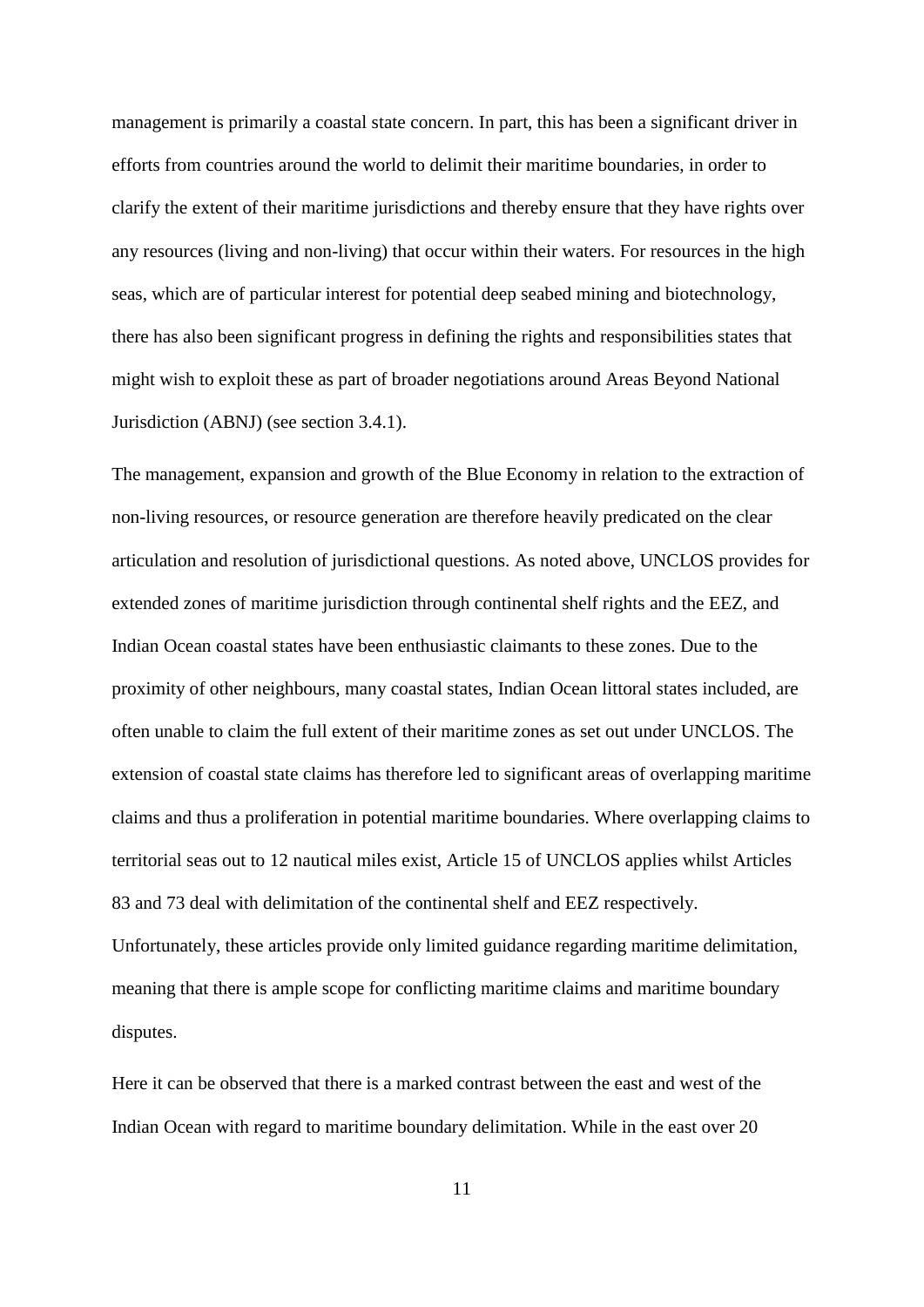maritime boundary agreements have been concluded and the maritime boundary mosaic is largely complete with the notable exception of the boundaries associated with Timor-Leste (see below), in the west by contrast only seven maritime boundaries have been delimited since 1976 (Prescott and Schofield, 2005 p.461-462).

In part this disparity can be attributed to differing coastal geography. Although each sector contains a single large island – Sri Lanka in the east and Madagascar in the west, the eastern and western halves of the Indian Ocean are geographically distinct. The eastern Indian Ocean is characterised by major archipelagos, most notably that of Indonesia, but also the Andaman and Nicobar Islands group. These island groups are predominantly located towards the Indian Ocean's mainland margins and there are relatively few isolated islands, although Australia's Cocos (Keeling) Islands and Christmas Island are notable exceptions to this general rule. In contrast, the western part of the Indian Ocean features predominantly smooth continental coastlines, coupled with numerous small isolated islands and groups of islands such as the Comoro Islands group and islands scattered through the Mozambique Channel, the Seychelles, the Maldives, the Chagos Archipelago, Reunion and Mauritius (Prescott and Schofield, 2005 p. 461).

Geopolitical factors also play an important role. Significant civil unrest in, for example, Somalia and Yemen, has tended to relegate maritime boundary delimitation to the back burner in a number of cases in the western portion of the Indian Ocean (Prescott and Schofield, 2005 p.462). Excessive claims to baselines along the coast from which maritime zones are measured are also a source of dispute (Roach and Smith, 2012). Similarly, the Indian Ocean features multiple sovereignty disputes over islands which, in turn, impede maritime boundary delimitation with respect to the maritime spaces associated with them. These island disputes include: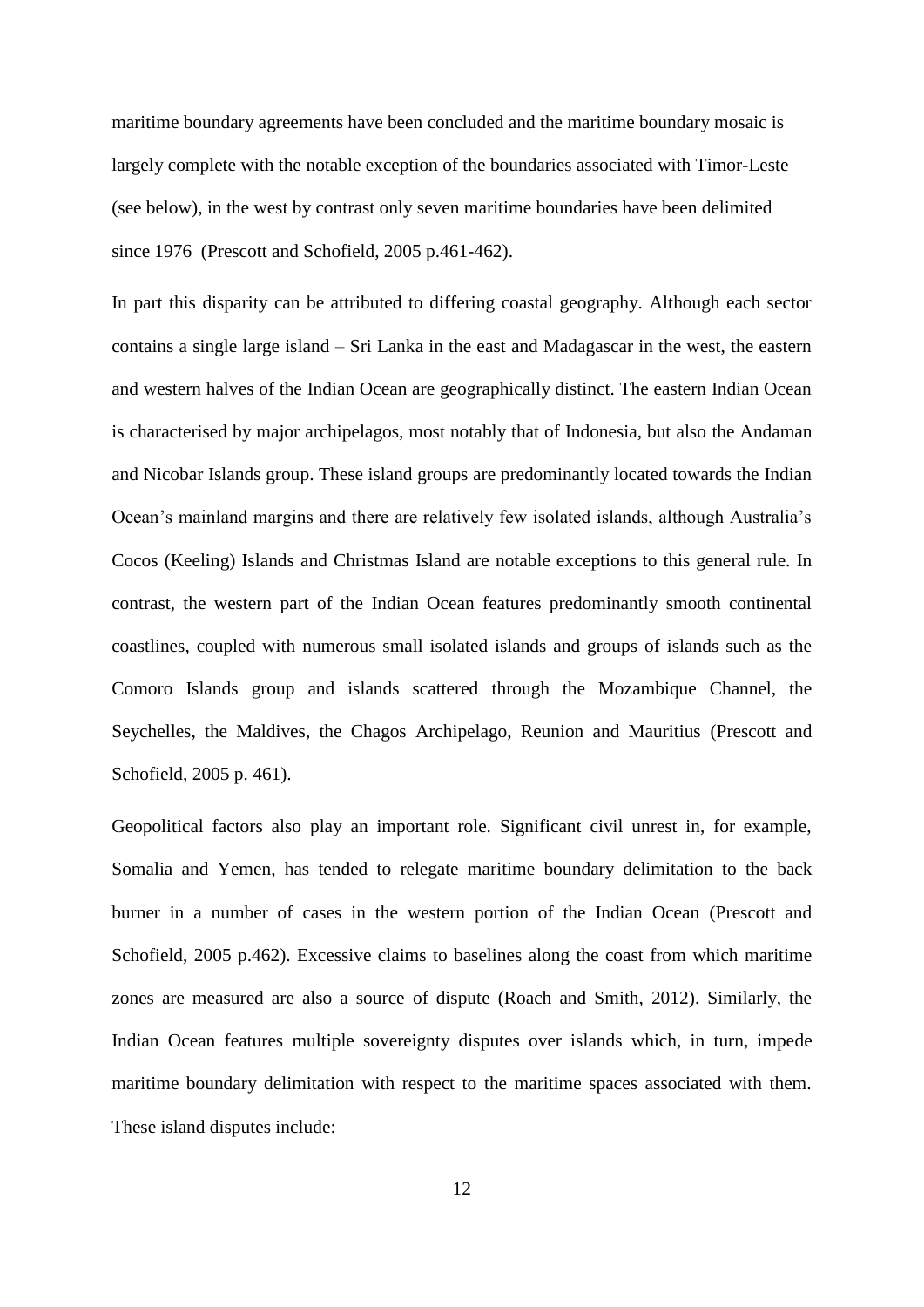- *Scattered islands in the Mozambique Channel*: France retains control over a number of tiny island territories located in the Mozambique Channel, namely Bassas da India, Europa Island, the Glorioso Islands and Juan de Nova Island, all of which are also claimed by Madagascar.
- *Mayotte Island*, whose population voted in favour of remaining under French jurisdiction when the Comoro Islands achieved independence, is nonetheless claimed by the Comoro Islands.
- *Tromelin Island*, a small, uninhabited islet located approximately 280 nautical miles east of Madagascar and around 340 nautical miles north of Mauritius and Reunion is likewise under French administration but is claimed by Mauritius.
- *Diego Garcia and the Chagos Archipelago*: Located in the central, northern Indian Ocean these islands are retained by the United Kingdom as the remnant of the British Indian Ocean Territory but are also claimed by Mauritius.

While considerable progress has been made towards the delimitation of maritime boundaries in the Indian Ocean, many potential maritime boundaries remain undelimited. This is problematic from both Blue Economy and maritime security perspectives. Where overlapping maritime claims exist, the resultant uncertainty over jurisdiction tends to complicate ocean resource access and management. The sustainable management of marine living resources can be severely hampered where maritime boundaries remain unsettled and potentially broad areas of disputed waters exist. At the least, uncoordinated policies damage management of shared stocks while at the more severe end of the spectrum, potentially destructive and unsustainable competition for access to the resources in question can result. With respect to non-living resources, overlapping claims generally tend to prevent access to any mineral resources such as hydrocarbons as international oil and gas companies tend to be extremely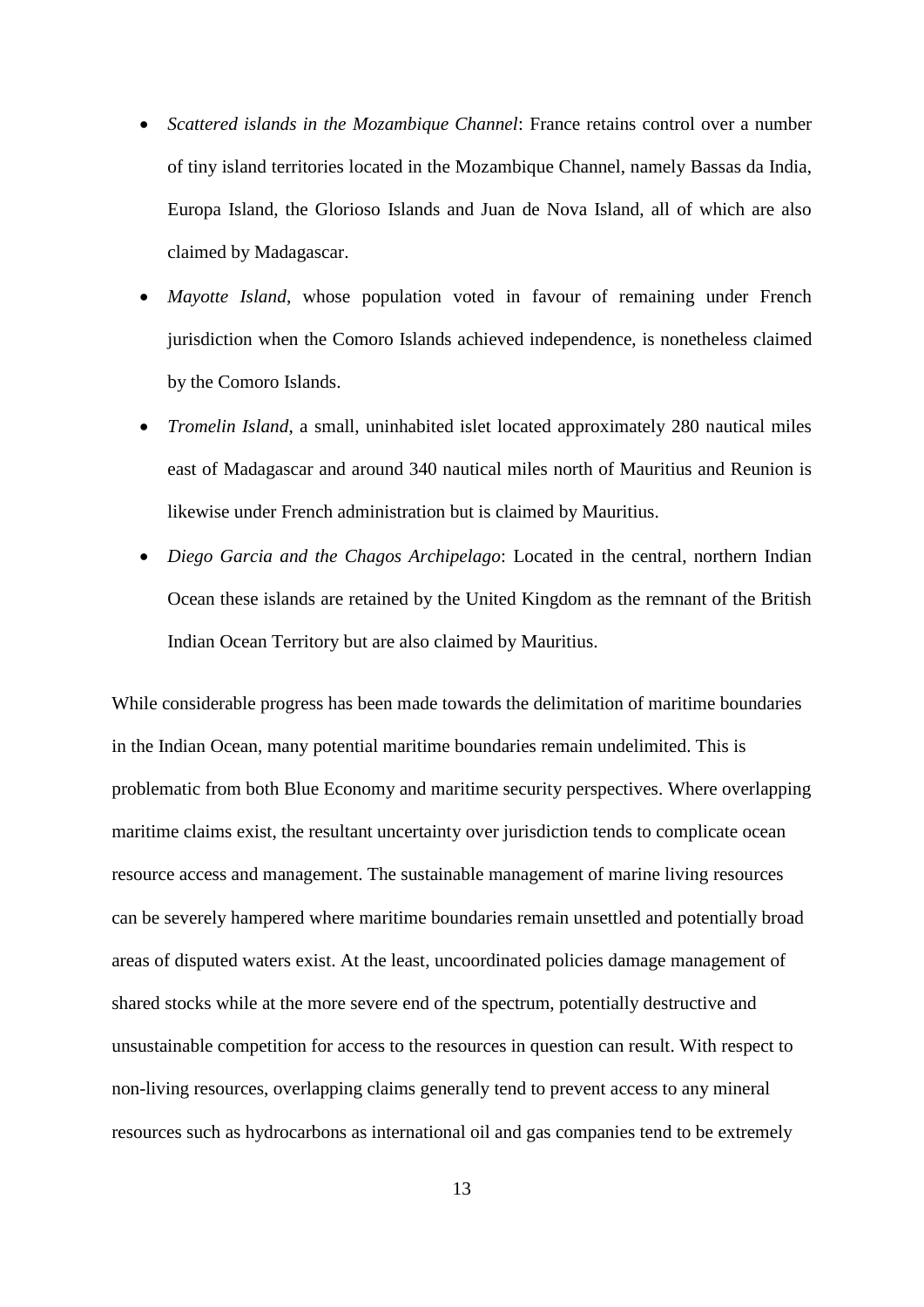risk averse in the absence of fiscal and legal certainty and continuity (Schofield, 2011). For example, Australia and Timor-Leste's longstanding dispute concerning maritime delimitation and joint arrangements in the Timor Sea has prevented development of the Greater Sunrise complex of predominantly gas fields worth an estimated \$6 billion (Schofield, 2007). Happily there are indications that this dispute is progressing towards resolution (PCA, 2017).

The IOR is therefore a clear demonstration of the reliance of successful Blue Economy development of safe, secure and peaceful resolution of maritime boundaries, and the potential for a role for traditional sea power functions in cases where this resolution is not forthcoming. Maritime claims, limits and boundaries define areas over the ocean where coastal states have rights and such rights need to be protected. This is particularly true for critical infrastructure and high cost fixed assets associated with the extraction of non-living resources, such as oil and gas platforms and renewable energy installations, which have potential to be at risk from terrorist activities (Mehdiyev, 2012 ). This places a significant burden on coastal states with broad maritime zones in terms of providing for adequate surveillance of their waters and enforcement where necessary. This burden has been offset to some extent by increasingly sophisticated technologies associated with monitoring and surveillance, or Maritime Domain Awareness, which has attracted significant investment in new technologies in the region (see section 3.3.3).

#### *3.2. Harvesting of living resources*

This category of the ocean economy relates to a variety of methods of living resource extraction from the oceans, including fisheries, aquaculture and marine bio-technology. One of the distinct challenges of this sector is managing transboundary, common property resources especially fisheries, which require a co-ordinated and multi-lateral approach.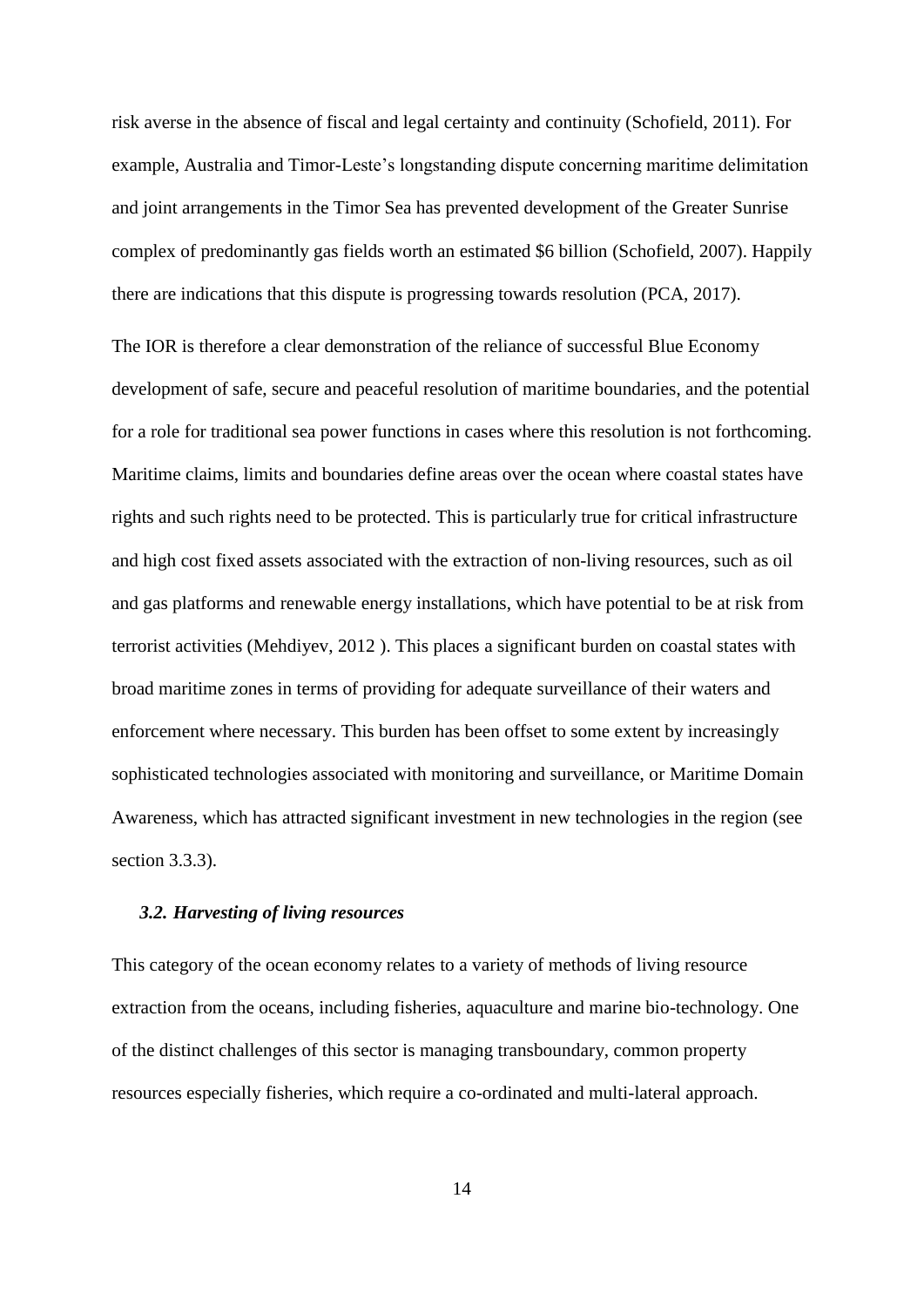Maritime security has played a particularly significant constabulary and diplomatic role in addressing threats to the effective management of these resources.

Marine capture fisheries in the Indian Ocean represent around 16 per cent of global catches, with substantial growth in the eastern half of the Indian Ocean over the last decade. Three of the top 10 marine capture fisheries countries are in the Indian Ocean Rim (FAO, 2016 p.8). Fisheries account for a large portion of economic activity in many large and small Indian Ocean coastal states. In the Maldives, for example, fisheries account for 90% of exports and in Seychelles, fisheries account for over half of foreign exchange earnings (Michel, 2014 p.111). Fisheries also play a vital role in livelihoods and food security. For example, inhabitants of Bangladesh, Comoros, Indonesia, Maldives, and Sri Lanka get more than half of the animal protein in their diets from fish (FAO, 2014). Ensuring the fisheries resources of the region are sustainably managed is therefore critical to the long term social and economic health of the region. Illegal, Unregulated and Unreported (IUU) fishing is considered a major threat to the ability to manage fisheries resources sustainably and to realize the potential of a Blue Economy. Despite this, monitoring, control and surveillance systems in the region are known to be weak, with fisheries governance fragmented across multiple organizations and agreements and, as noted above, the incomplete delimitation of maritime boundaries in the region (FAO, 2016 p.10-16; Michel, 2014 p.116).

The transboundary nature of IUU fishing means that maritime safety and security is recognized as a priority area for regional cooperation. In 2015, IORA members signed the IORA Maritime Cooperation Declaration, which committed members to "*address maritime challenges such as Illegal Unreported and Unregulated fishing*" (para 5) including by "*[e]nhancing coordination and communication between and among national maritime*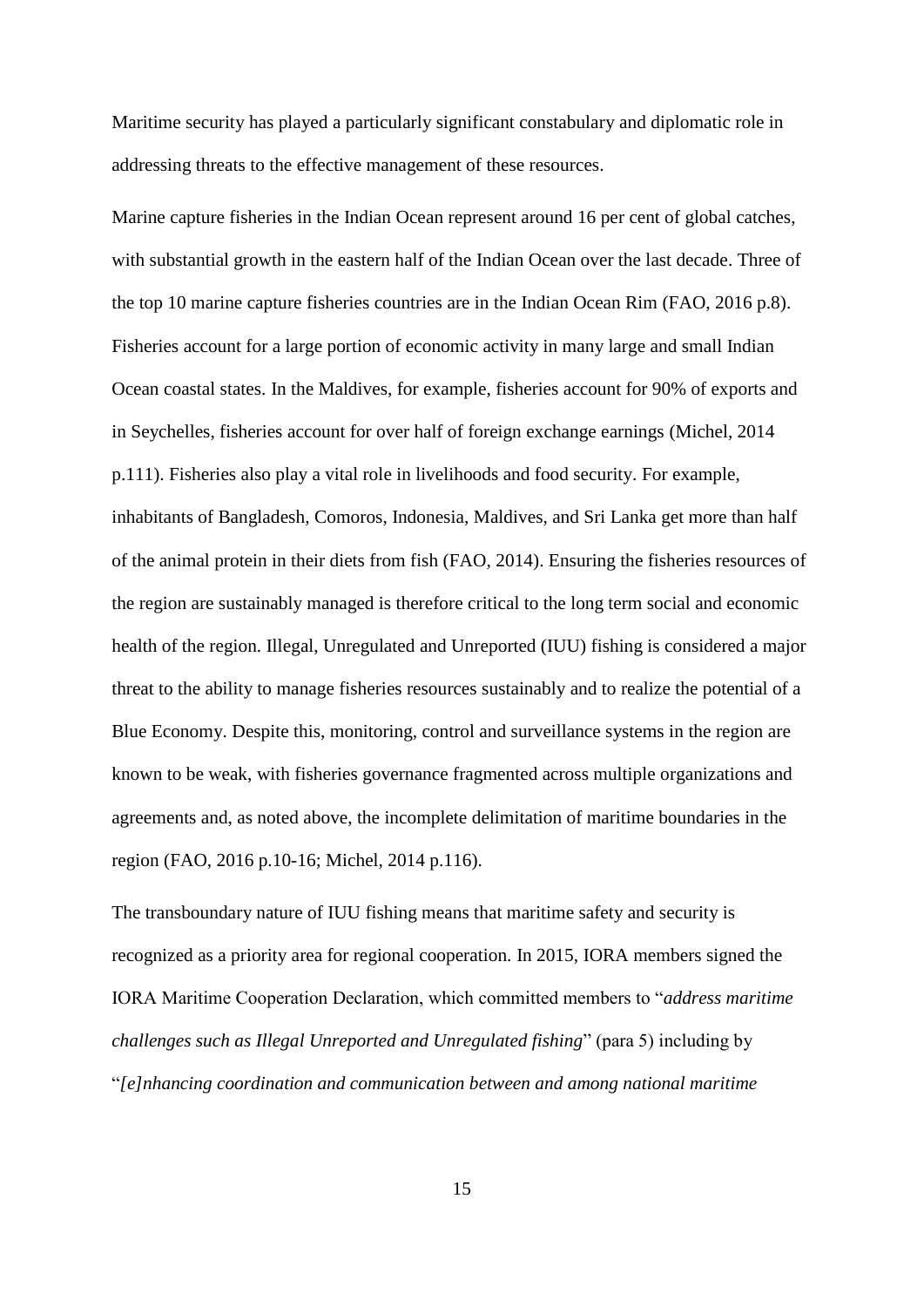*agencies and authorities and other relevant fora…[and]…enhanc[ing] cooperation on maritime safety, marine environmental protection and maritime security.*" (IORA, 2015)

The development of a regional approach to managing IUU fishing remains in its early stages in the IOR but will undoubtedly require significant attention as countries look to grow and expand their Blue Economies. For example, since the settlement of maritime boundaries within the Bay of Bengal in 2014 (PCA, 2014; Schofield, Telesetsky, & Lee, 2013), countries such as Bangladesh have recognized the significant potential that exist within its largely unexploited offshore fisheries (Hussain, Failler, Karim, & Alam, 2017). Successfully exploiting this resource will require investment in appropriate vessels and fishing technologies to fish in remote and deep water locations as well as a cooperative surveillance and security activities between neighbouring countries to guard against IUU (Hussain, et al., 2017).

It is also well recognised that addressing IUU fishing requires addressing the systemic drivers of IUU fishing. In this regard maritime security actors play an active diplomatic role in supporting improvements in governance arrangements and the implementation of aid programs which seek to contribute to poverty alleviation and improvements in community wellbeing (DFAT, 2015).

The exploitation of living resources therefore involves engagement with all aspects of maritime security. Competition for living marine resources in disputed waters (as outlined in Section 3.1) clearly has maritime security dimensions as, for example, confrontation between rival fishing fleets has the potential to draw in the maritime enforcement forces of the coastal states concerned with the potential for incidents to escalate towards conflict. This traditional sea power function is complemented by a focus on economic development and human security aspects of maritime security, which involves enforcing relevant laws and regulations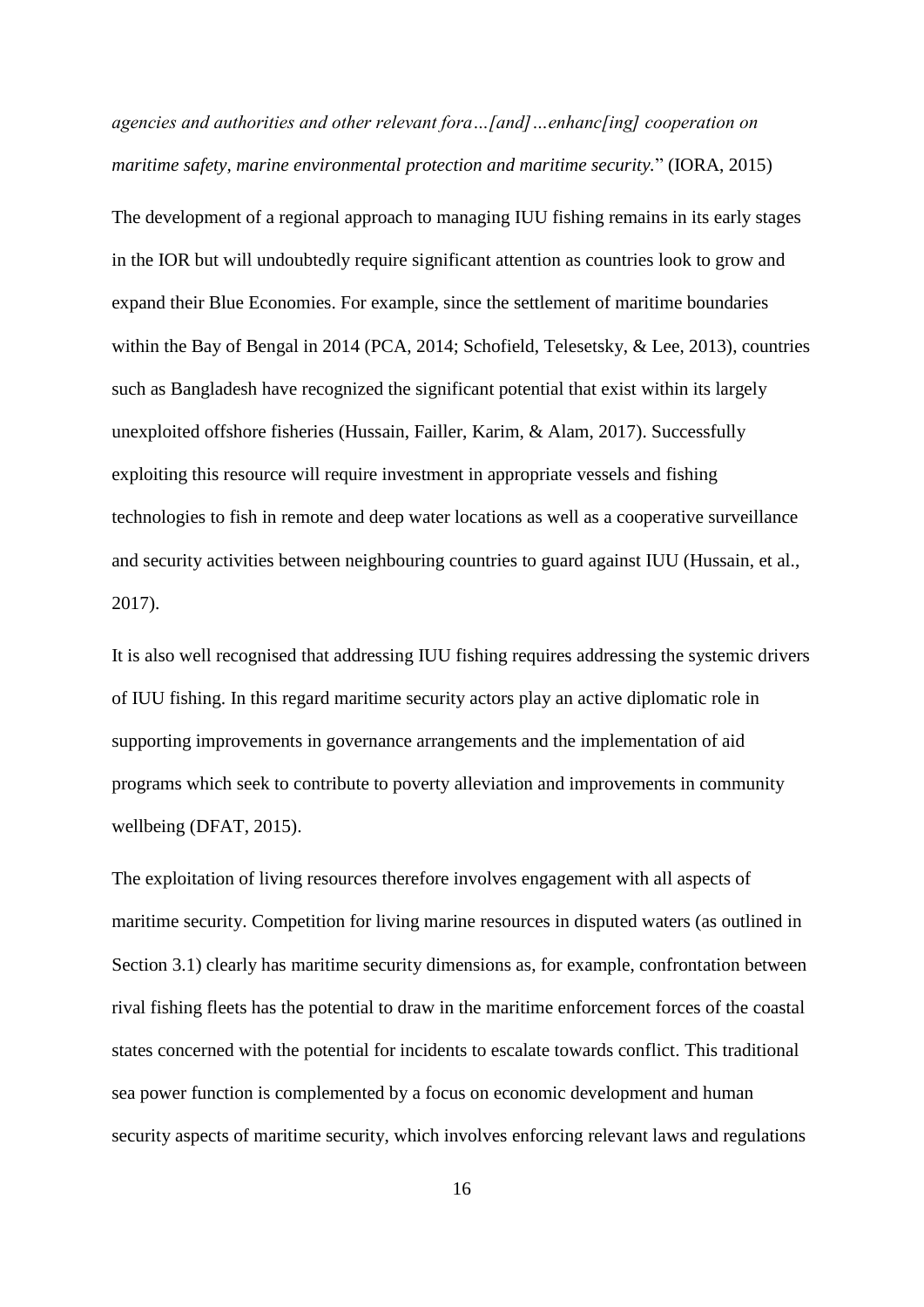and addressing IUU from a both a diplomatic and constabulary perspective. Finally, marine safety functions are also significant for this component of the Blue Economy particularly in regard to search and rescue, which will be increasingly critical as maritime nations expand their interests into more remote offshore fisheries, as seen by the Bangladesh example.

#### *3.3. Commerce and trade in and around the ocean*

This category of the ocean economy relates to shipping and transportation, ports, coastal development and marine and coastal tourism and is the category in which maritime crime poses the most significant threat to a stable, and sustainable, Blue Economy. Many of these threats cross national jurisdictions and therefore require a coordinated maritime security approach. Maritime transport is recognised as the backbone of the global economy accounting for over 80% of world trade, amounting to in excess of 10 billion tonnes of goods shipped in 2015 (UNCTAD, 2016). The Indian Ocean hosts some of the busiest shipping lanes in the world, with 25-30% of global shipping movements occurring in the region (Llewellyn, et al., 2016). Approximately 100,000 ships transit the region annually, carrying up to a third of the world's bulk cargo, half of the containers and two-thirds of the oil (Upadhyaya, 2014). This creates great opportunities and carries with it many potential threats. There is also significant capacity for growth in tourism in the region, especially from the burgeoning cruise ship sector. Cruise tourism is currently estimated to be worth 35.5 billion U.S. dollars, yet the bulk of this occurs in the Mediterranean and Caribbean with only a small fraction occurring in the IOR (Statista, 2016). This is largely due to the volatile nature of security in the region. Growing this sector will require enhanced, and coordinated maritime security capabilities alongside careful management and maintenance of ecosystem health and the visual amenity of natural areas (Llewellyn, et al., 2016).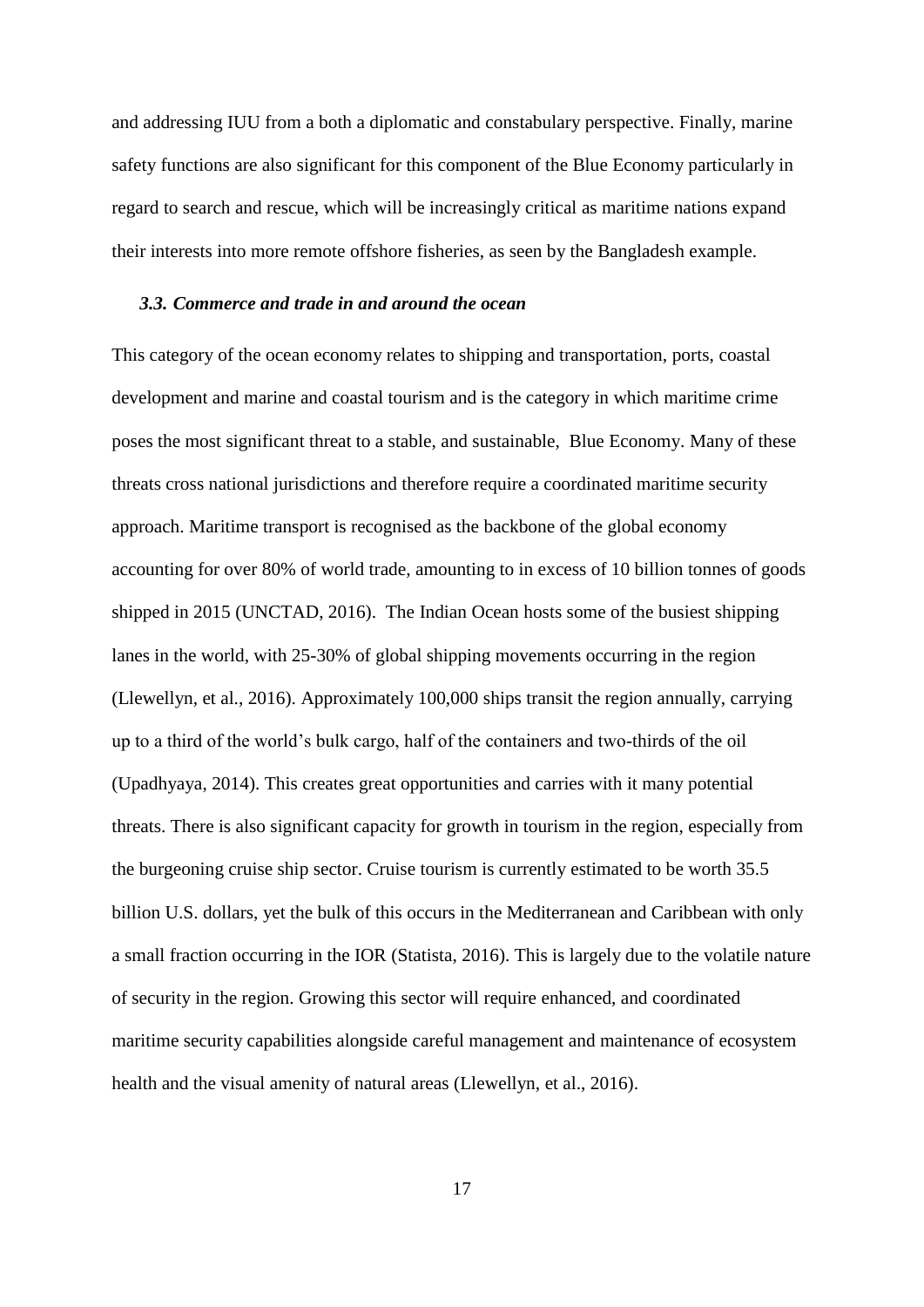### *3.3.1. Background*

There has been significant activity with the IOR designed to enhance and grow the potential contribution of commerce and trade to the region's economy. While many countries in the region have ambitions to expand their interests in shipping and ports, the most ambitious plans for this development come from outside the region. The proposal by the Chinese Government for a One Belt One Road initiative (OBOR) has the potential to play a significant role in the future of the Blue Economy in this region. Announced in 2013 by President Xi Jinping during visits to Central Asia and Southeast Asia, OBOR aims to expand economic integration along corridors toward Central Asia, Europe, Southeast Asia, Africa and the Middle East (Blanchard and Flint, 2017 p.226). While information around this proposal is limited, its central platform is the development of six economic corridors based around two main transport routes: an overland link from China through Central Asia to the Europe (the 'belt'); and a "21<sup>st</sup> Century Maritime Silk Road" through Southeast Asia and the Indian Ocean to the Middle East, Africa and Europe (the 'road') (ESCAP, 2017). The vision for the OBOR is framed around five pillars that reflect many of the same key principles espoused within the Blue Economy: green development, ocean-based prosperity, maritime security, innovative growth and collaborative governance.

The Maritime Silk Road is aimed at promoting the expansion of coastal economies and maritime 'clusters' akin to special economic zones (Walsh, 2017) and developing infrastructure to support trade and trade routes across the Indian Ocean. In particular the OBOR is relevant to Blue Economy developments in ports and shipping in the Indian Ocean, given its central position in the Maritime Silk Road and its overland links to sections of the inland 'belt' (D. Brewster, 2017; ESCAP, 2017). This has led to a growing interest, and investment, from China in the development of ports in the Indian Ocean (see Khurana, 2016).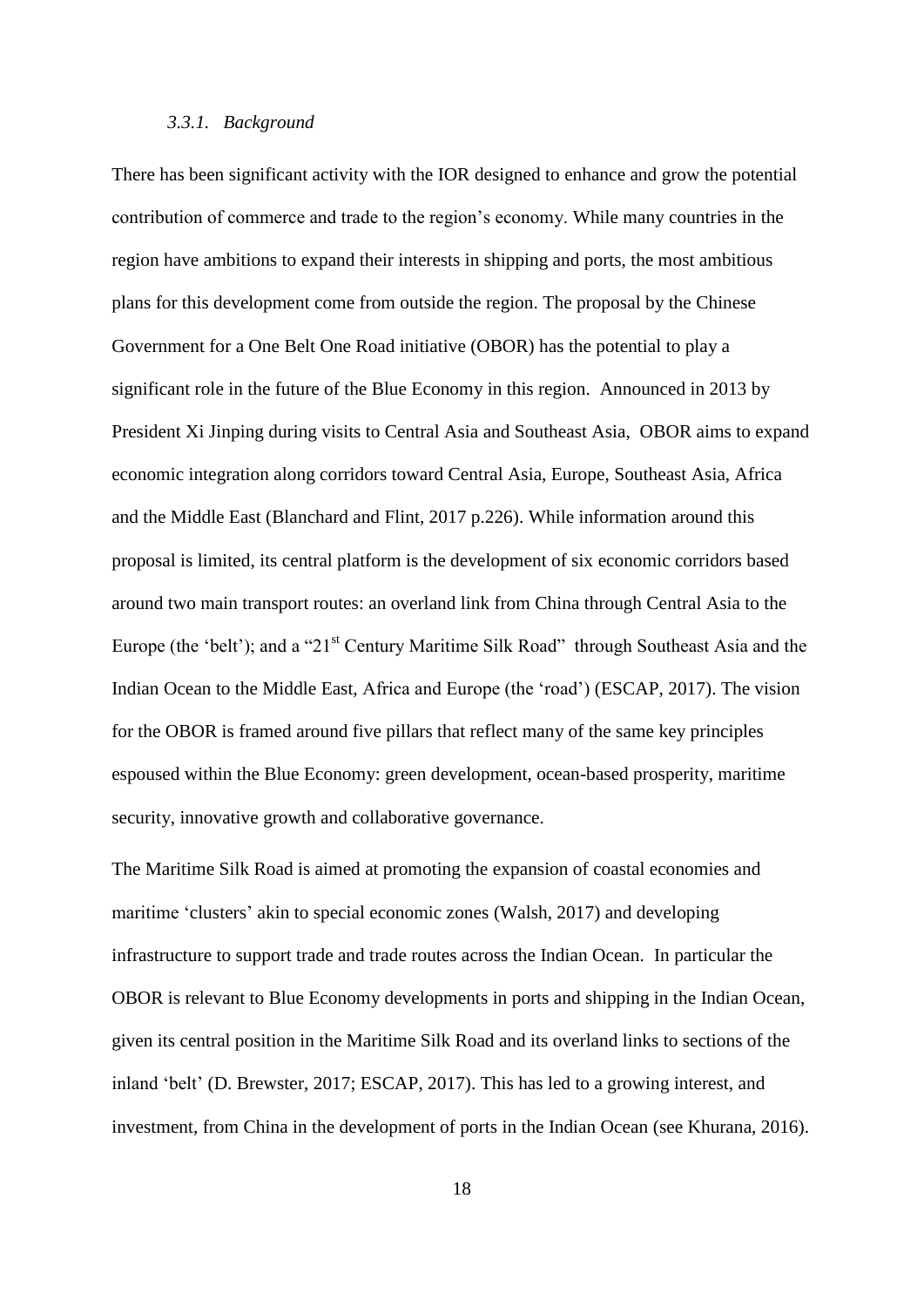The OBOR and the Maritime Silk Road are clear examples of the interaction, and sometimes uneasy relationship, that exists between the Blue Economy and maritime security. While they have clear economic drivers, the OBOR and the Maritime Silk Road may also have a significant influence on the security environment and geopolitical balance in the Indian Ocean. China sees OBOR as promoting economic cooperation between participating countries and boosting global trade more generally. This contrasts with the views of the US (and others such as India), who see it as a potential "geopolitical threat" (Blanchard and Flint, 2017; Khurana, 2016). For example, Khurana (2016) argues that China will likely use economic (and humanitarian) drivers for a naval presence in the region (i.e. "military operations other than war") as a way of legitimizing a strategic foothold.

In February 2016 China commenced construction of its first foreign military base – a naval base in Djibouti. This is a further reflection of both China's ambitions to spread its reach beyond its immediate neighbourhood and its strong interest in protecting its maritime trade interests in the Indian Ocean (Krupakar, 2017). Increasing economic interests arguably create the need to protect them, and it this is likely to lead to an increased role for maritime security in the region (Blanchard and Flint, 2017; Figliomeni, 2012).

# *3.3.2. Threats*

Some of the most significant threats to the growth of ocean-based economies in the IOR relate to maritime crime including piracy, terrorism and smuggling. Somali piracy is perhaps one of the most striking examples of the potential impacts of these crimes on the development of a Blue Economy in the region. In the mid-2000s piracy off the coast of Somalia began to pose a major threat to cargo vessels, fishing boats and private yachts, building to a peak in 2011 when more than 300 attacks and nearly 30 hijackings were reported (Larsen, 2015). The impacts of these attacks on global trade, food security and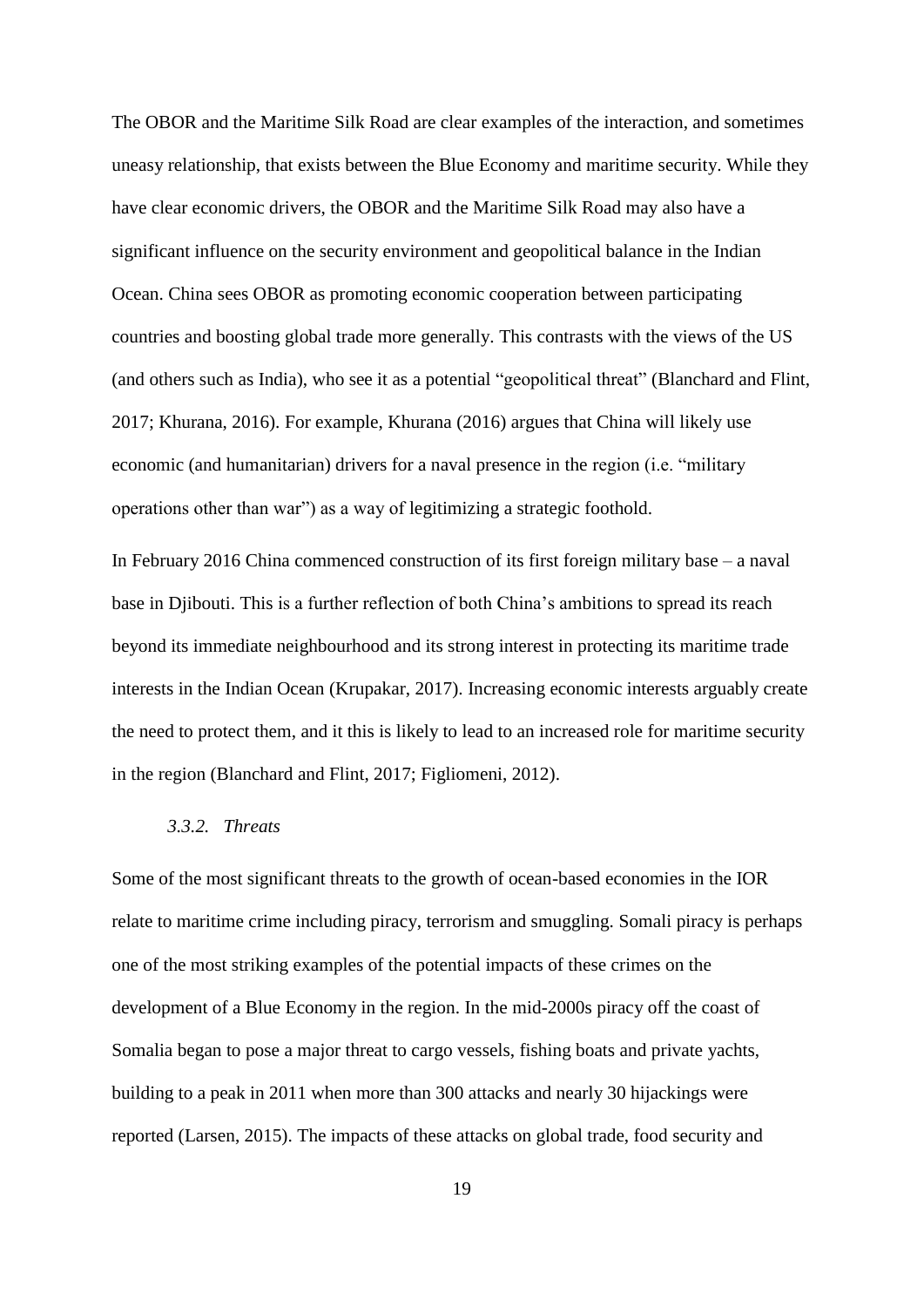tourism were recognised by countries in the region but were a challenge to address. In part this was due to the transboundary nature of piracy, which required a coordinated approach, across a number of navies, coastguards, domestic judicial systems and the private sector (Bueger and Edmunds, 2017; Larsen, 2015). Piracy falls under 'universal jurisdiction' under UNCLOS, meaning that any state can intercept piracy suspects on the high seas. This allowed navies from around the world to apprehend suspected pirates. Amongst the private sector, armed security guards have been employed to protect vessels travelling in the region, raising coastal state security concerns (Schofield, 2014). This option has proved effective, however, as under these arrangements no successful attack has been recorded since 2012. The threat of piracy remains real throughout the region, however, particularly in areas marked by political instability and poverty (Larsen, 2015; Upadhyaya, 2014). Many of the cooperative approaches to managing Somali piracy have therefore remained in place, and in fact have been increasingly formalised in recent years (Bueger and Edmunds, 2017; McCabe, 2018).

The IOR has additionally been considered a focus for potential terrorism activities, due to weak governance arrangements and known connections with Al-Qaeda in countries like Somalia. This has made the region a focus on US led anti-terrorism activities, with a focus on an increased naval presence in the region aimed at increasing surveillance and intelligence gathering. This increased naval presence is likely to have served as an additional deterrent to piracy activities in the region (McCabe, 2018 p169).

In addition to threats associated with criminal behaviours, natural and human induced disasters are a significant risk to the Blue Economy in the IOR. The Indian Ocean has nine recognised 'choke points' for shipping movements. These narrow channels carry increased risks from piracy and terrorism but also create significant difficulties in managing traffic and navigation (Llewellyn, et al., 2016; Upadhyaya, 2014). Maritime collisions and accidents can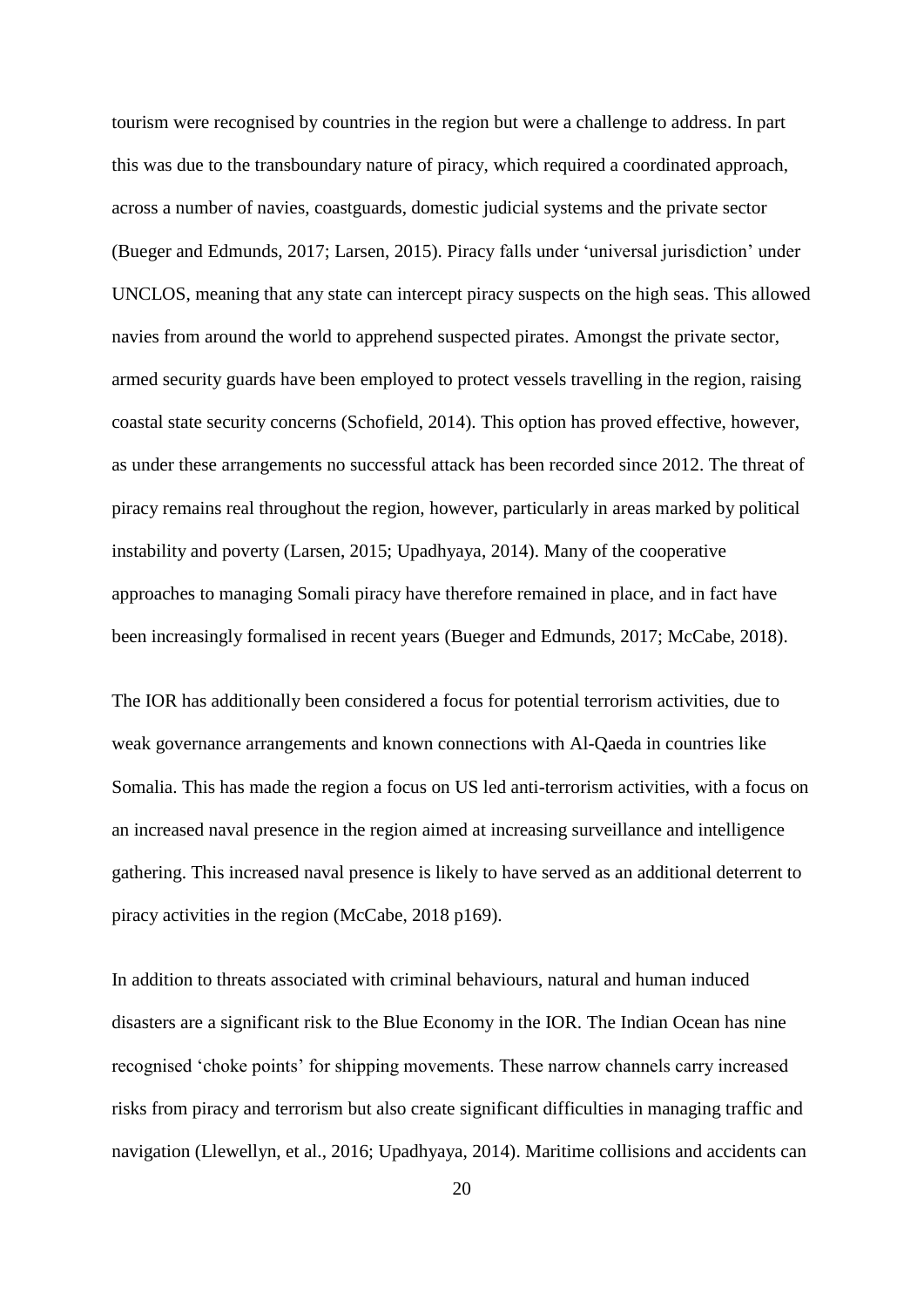have profound environmental, social and economic impacts and therefore are a natural enemy of an effective Blue Economy.

#### *3.3.3. Response to threats*

It is clear that commerce and trade in and around the ocean have the potential to play a highly significant role in the future IOR Blue Economy, but in order to achieve its full potential, significant maritime security threats will need to be addressed. Not least of the security challenges involve surveillance and monitoring to ensure effective deterrence and timely response to potential threats and disasters. Maritime Domain Awareness (MDA) relates to the comprehensive knowledge of the situation at, or related to the seas, and consists of the combination of 'situational awareness' (or what can be observed at sea) and 'threat awareness' (or what threats are anticipated or suspected)(Rahman, 2010). It has become an increasingly prominent component of maritime security with the increased threat of terrorism but is also relevant to the management of other forms of maritime crime. For example, in response to the Somali piracy issue an information sharing platform named 'Mercury' was developed, which allowed the sharing of data in real time across naval and civilian operations (Bueger and Edmunds, 2017).

The tools of MDA including vessel tracking data (such as automatic identification systems), sensors, satellite and radar data, customs and immigration information, intelligence, databases and environmental information (Bueger and Edmunds, 2017; Rahman, 2010). These multiple sources of data allow for a systematic and comprehensive understanding of a broad array of maritime related activities, including infrastructure and shipping channels, such as cargo and vessel movements (Rahman, 2010). Effective MDA also benefits Blue Economy sectors, as the data is often shared with Governments and the private sector (and vice versa). For example, Australia's Integrated Marine Observing System (IMOS) gathers regular physical,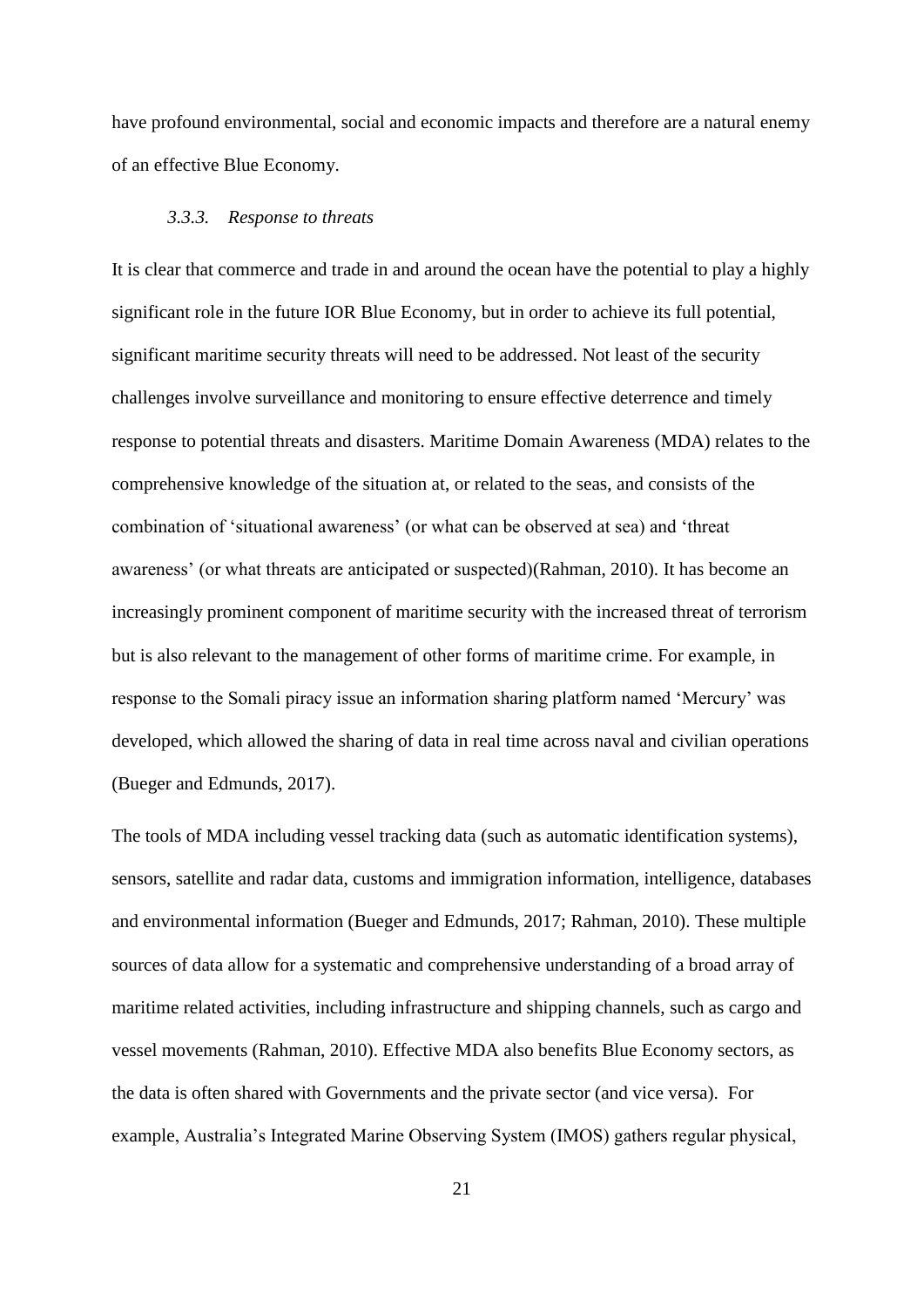biogeochemical and biological data relating to oceanic conditions which is then shared with a range of private and public sector actors to assist in management, research, development and commercial activities (Bergin, 2016).

MDA is recognised to be a necessarily cooperative activity, incorporating data from public and private sectors, across both civilian and military actors and multiple jurisdictions. Cooperation is also required to manage the response to actualised threats. The Indian maritime security think tank, the National Maritime Foundation, identify the lack of a clear transboundary maritime security framework as a key challenge to providing the necessary protection for economic assets (National Maritime Foundation, 2017). To date the naval forces of the IOR have played a significant role in addressing many of the threats relating to piracy, terrorism and smuggling, with the Indian Navy playing a leading role in developing regional maritime security approaches. Somali piracy also provided for an increased role for countries outside the IOR, including EU and NATO member states (S. Bateman, 2016; Larsen, 2015).

The Indian Ocean Naval Symposium (IONS) was developed to facilitate greater cooperation and interoperability amongst the various navies and coastguards within the IOR and outside the region, and has 35 member countries including all 20 members of IORA (S. Bateman, 2016; Upadhyaya, 2014). It is recognised, however, that the disparate and geographical vastness of the region, and the diversity of its economic interests, poses a challenge to regional maritime security architecture (S. Bateman, 2016; Upadhyaya, 2014). Instead there has been a greater focus on sub-regional organisations such as the Southern African Development Community, which includes a maritime committee, and the African Union, who developed an African Integrated Maritime Strategy (AIMS) in 2012 (S. Bateman, 2016). These sub-regional institutions have been actively engaged in negotiations around the Blue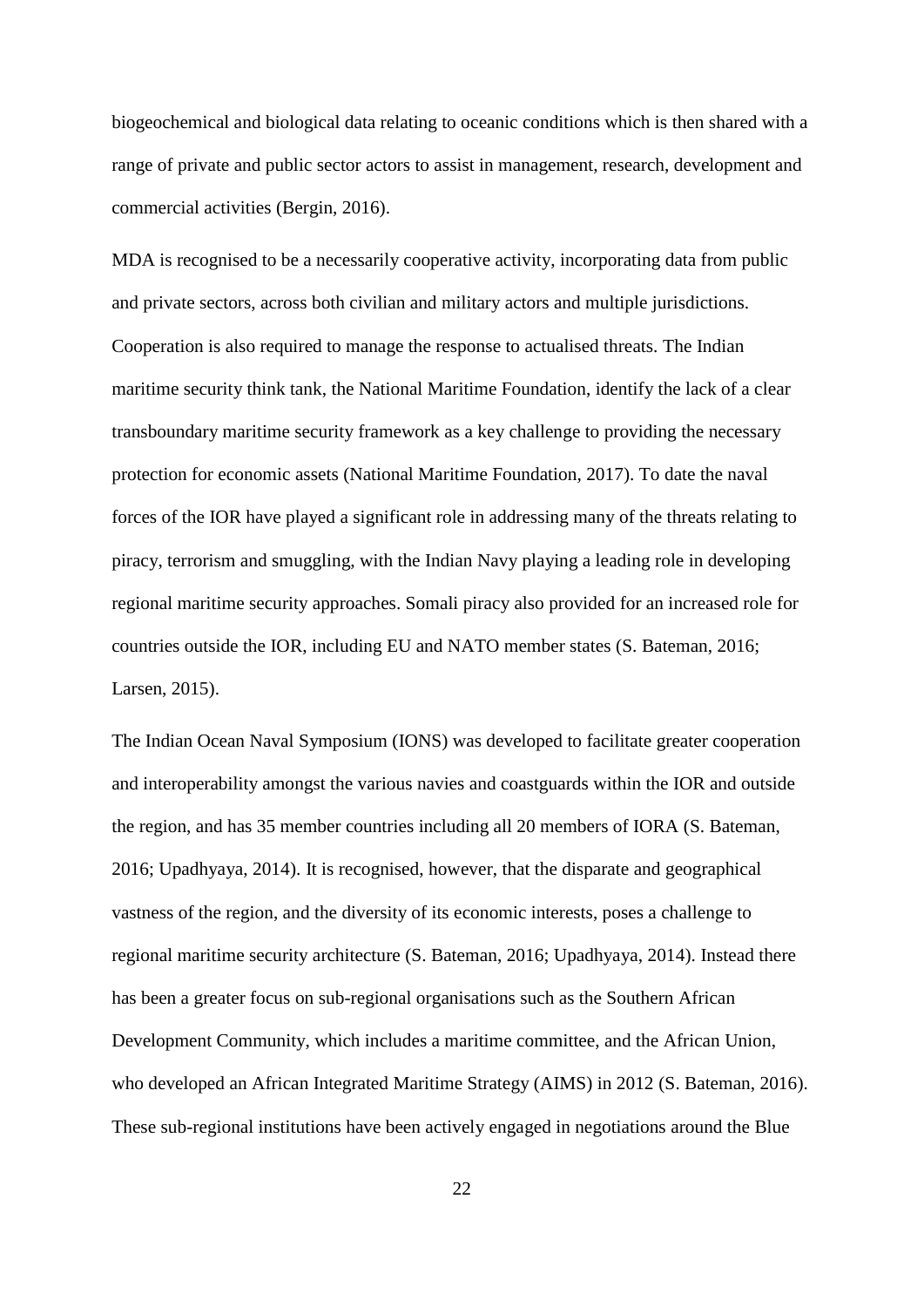Economy. For example, the AIMS has a particular focus on safeguarding the maritime domain for wealth creation and includes a proposal which explores a transboundary approach to economic development through a 'Combined Exclusive Maritime Zone of Africa' (S. Bateman, 2016).

Commerce and trade in and around the ocean is a particularly significant, and increasingly prominent, sector of the Blue Economy. Its relationship with maritime security in unarguable – sea power and economic development functions relate to protection of shipping channels and safe passage of vessels at sea. Maritime safety and human security functions are required to prevent and respond to natural and human induced disasters at sea.

#### *3.4. Ecosystem protection and management*

While perhaps not traditionally considered a significant function of maritime security, there is increasing recognition of the role that maritime security will need to play in safeguarding the environmental health of the natural assets which form the basis on the Blue Economy. One of the most significant contributions of maritime security actors to the environmental protection objectives of a Blue Economy is through their constabulary role in enforcing environmental regulations, including laws which prevent dumping of hazardous materials at sea. In particular navies and coastguards are often involved in ensuring compliance with the regulations of MPAs, which are growing in size and number throughout the IOR. Whilst, from a legal perspective, this environmental protection role is a relatively straightforward undertaking within areas of national jurisdiction, there remain significant ambiguities around how the environment in ABNJ can be effectively safeguarded as Blue Economy interests expand into these areas.

Over the past two decades, the international community has recognised the urgent need to conserve and sustainably use the enormous wealth of marine biodiversity in the vast ocean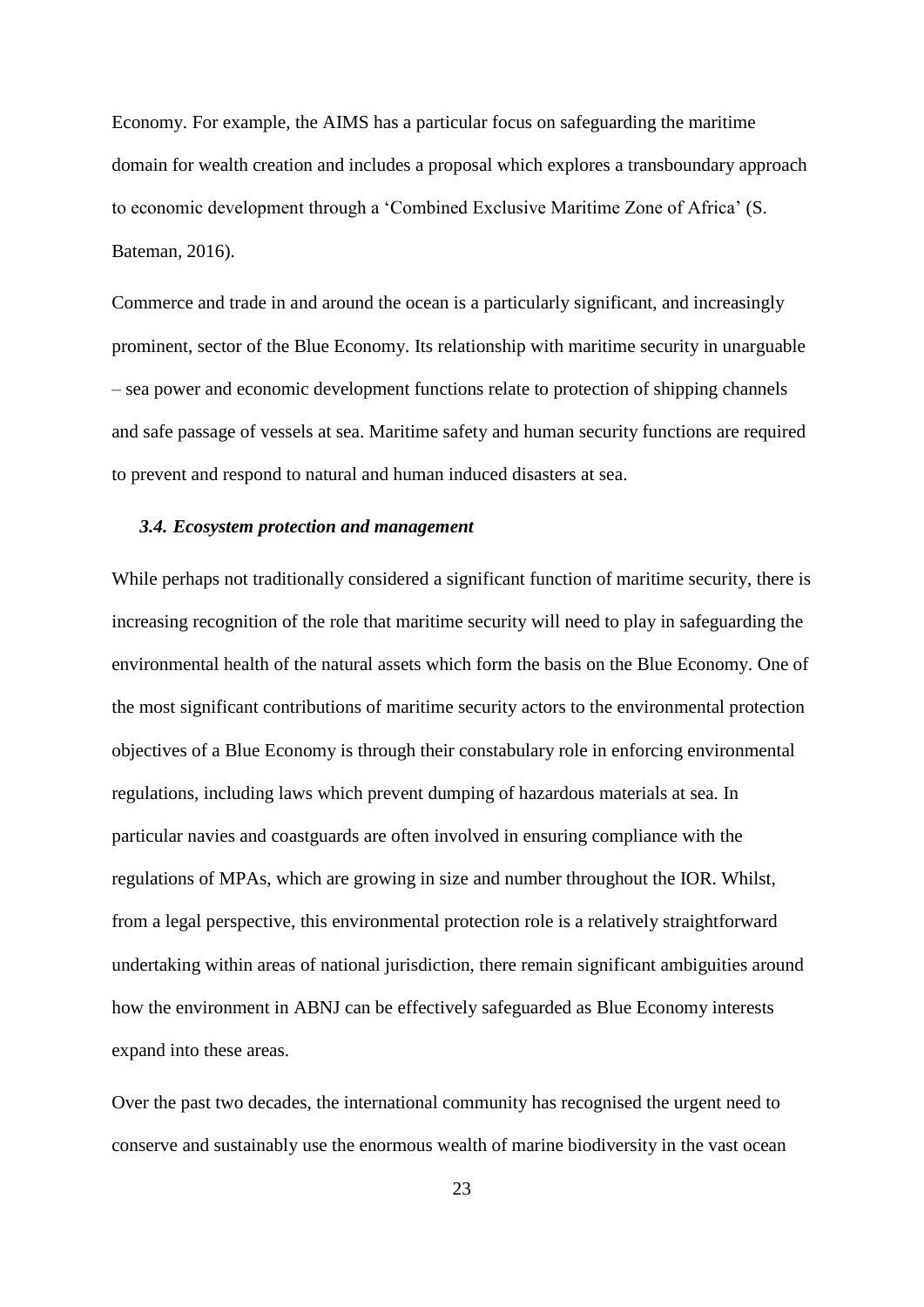ABNJ which make up almost half of the planet. The fragmentary international law framework and governance structure applicable to ABNJ and the rapid depletion of fish stocks on the high seas has provided the impetus for a process in the United Nations to develop an international legally binding instrument on conservation and sustainable use of marine biodiversity beyond national jurisdiction (ILBI). UN General Assembly Resolution 69/292 provides that negotiations to develop the new ILBI (proposed for 2018) should address the four elements of a package deal agreed by States in 2011 (United Nations General Assembly, 2015). These elements comprise marine genetic resources including questions on the sharing of benefits, measures such as area based management tools, including MPAs, environmental impact assessments and capacity building and the transfer of marine technology (United Nations General Assembly, 2016 para. 3). The process initiated by the UN General Assembly (UNGA) Resolution 69/292 to develop the elements of the ILBI has the potential to contribute to a more integrated and cross sectoral system of oceans governance at a global and regional scale (United Nations General Assembly, 2016). Once in force, it also has the potential to enhance environmental and resource security across substantial areas of ABNJ including the Indian Ocean and will include much clearer articulation of the role that maritime security actors will play in ABNJ.

The contribution of maritime security to the ecosystem protection and management aspects of the Blue Economy extend beyond enforcement of environmental regulations. They are also engaged in research and monitoring activities which increase scientific understanding and knowledge in relation to the marine environment, and are frequently involved in efforts to predict, prevent and respond to environmental disasters. Defence agencies regularly collect and monitor oceanographic, geographic, hydrographic and meteorological data as part of their efforts to build both situational and potential threat awareness through MDA (Rahman,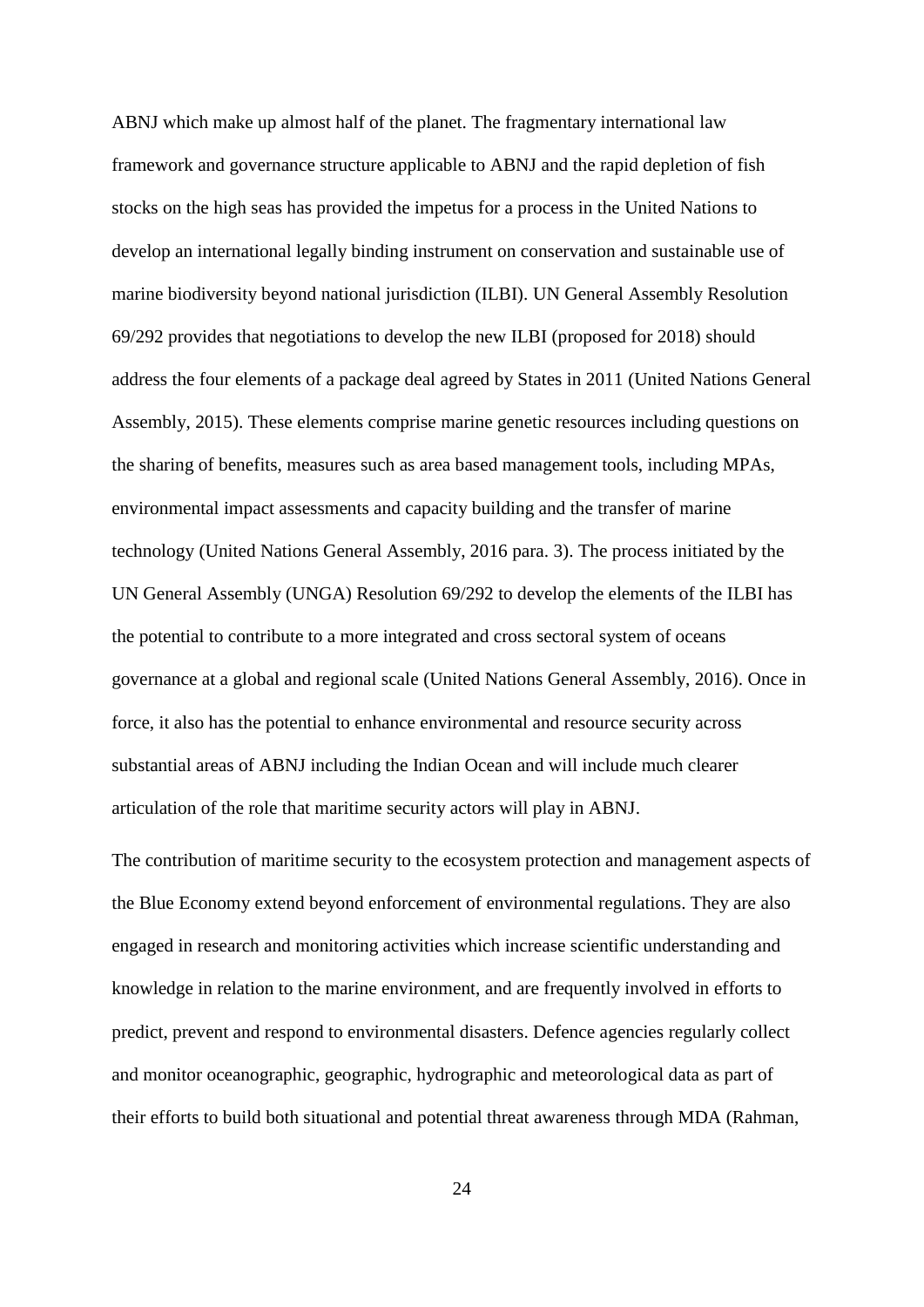2010). This data also allows them to respond quickly, safely and effectively to natural and human induced maritime disasters.

In the event of an accident or collision coastguards and navies are often first responders in terms of both human safety – through search and rescue activities – as well as environmental containment and impact management responses. This is also relevant to natural disasters, with defence services playing a major role in the humanitarian response to disasters such as the 2004 Indian Ocean tsunami.

Finally, there is increasing recognition that maritime security agencies must themselves be actively involved in managing the environmental impact of their activities. The Australian Navy, for example, has developed policies to manage environmental risks and limit impacts from their activities, including from waste, introduced marine pests and sonar activities, which have the potential to impact marine mammals (Department of Defence, 2016b). Moreover, technological innovations pioneered by Australian Navy, such as the renewable energy-based micro-grid being developed to power its base on Garden Island, Western Australia, HMAS Stirling, have been highlighted as potential options for small island developing states in the Indian ocean such as Mauritius (Opray, 2017)

#### **4. Discussion**

Maritime security forums in the Indian Ocean region have been key supporters of the Blue Economy concept. This support has taken a number of forms, including the development of security partnerships across a range of maritime nations focused on addressing threats to economic development from piracy and IUU fishing (David Brewster, 2014; Bueger, 2015; National Maritime Foundation, 2017). Table 2 summarises some if the key findings of this analysis in relation to the ways in which the Blue Economy and maritime security intersect. It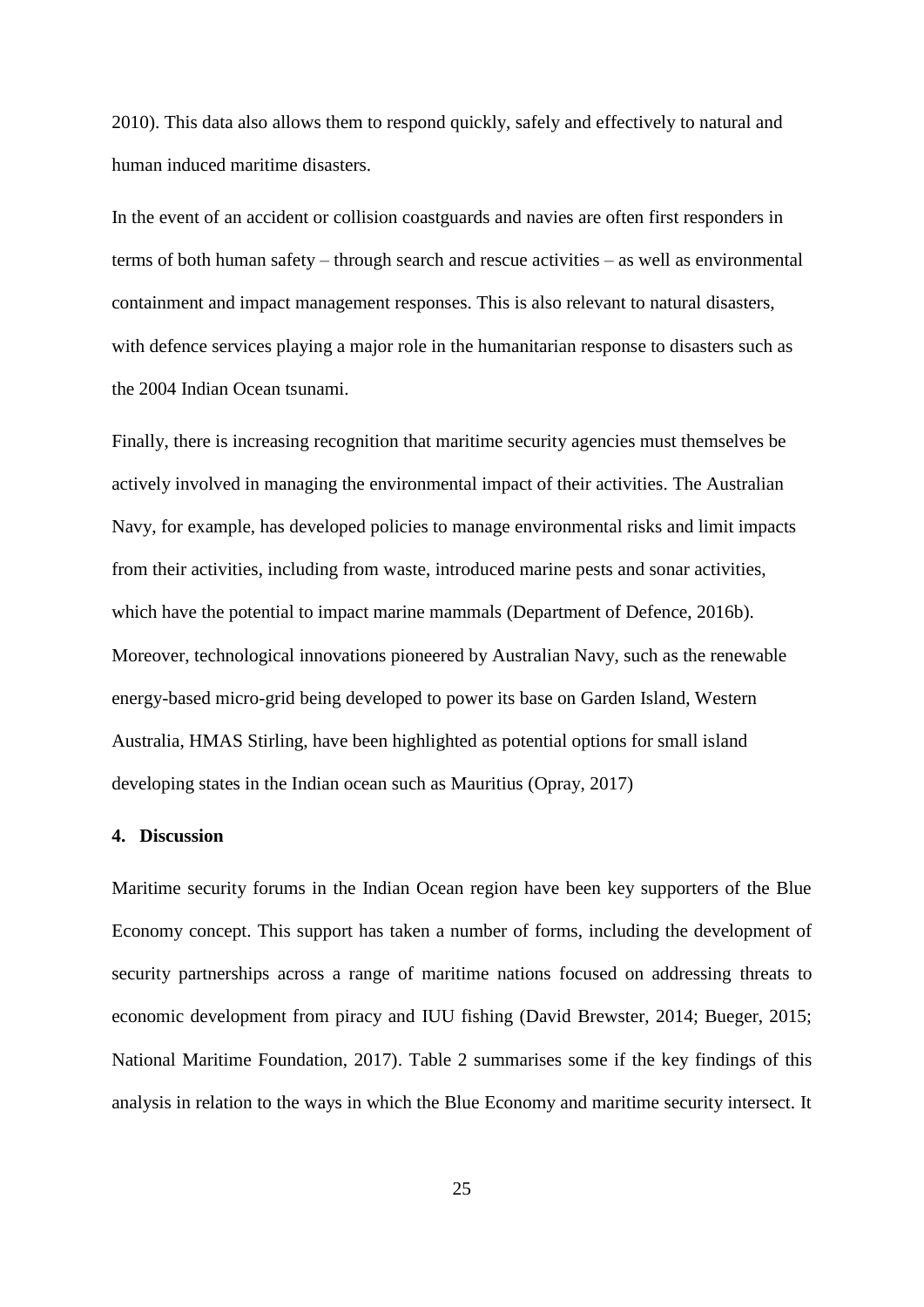points to two clear functions that maritime security plays in the development and growth of a Blue Economy in the Indian Ocean region.

- Maritime security as an enabler of the Blue Economy, and
- Maritime security as a sector within the Blue Economy.

#### *[INSERT TABLE 2]*

#### *4.1. Maritime Security as an enabler of the Blue Economy*

Maritime security is considered essential to supporting the Blue Economy in a range of significant ways, relevant to multiple sectors within the Blue Economy. As outlined in Table 2, all four elements of Maritime Security, as identified by Bueger (2015), were identified as occurring with the Blue Economy and Maritime security nexus.

The traditional 'sea power' role of naval forces has been both enhanced and diversified through the increased emphasis on delimitation of maritime jurisdiction, and increased activity within and across claimed maritime zones. This is perhaps most dramatically demonstrated through the increased military presence of Chinese naval forces in the IOR as it expands its economic interests in the region through the Maritime Silk Road project. Maintaining peace and security through peace keeping operations, international diplomacy and aid programs play important roles in supporting the stability necessary for fostering and growing economic relationships, and protecting crucial trade routes, and navies will continue to be important in their traditional military role within the region.

Navies, particularly the Indian and Australian navies, have also diversified their activities into non-traditional roles. Maritime security operations are often central to disaster response, search and rescue operations and maritime incidents, such as oil spills or accidents at sea. In this regard they play an important role in protecting human life and property, as well as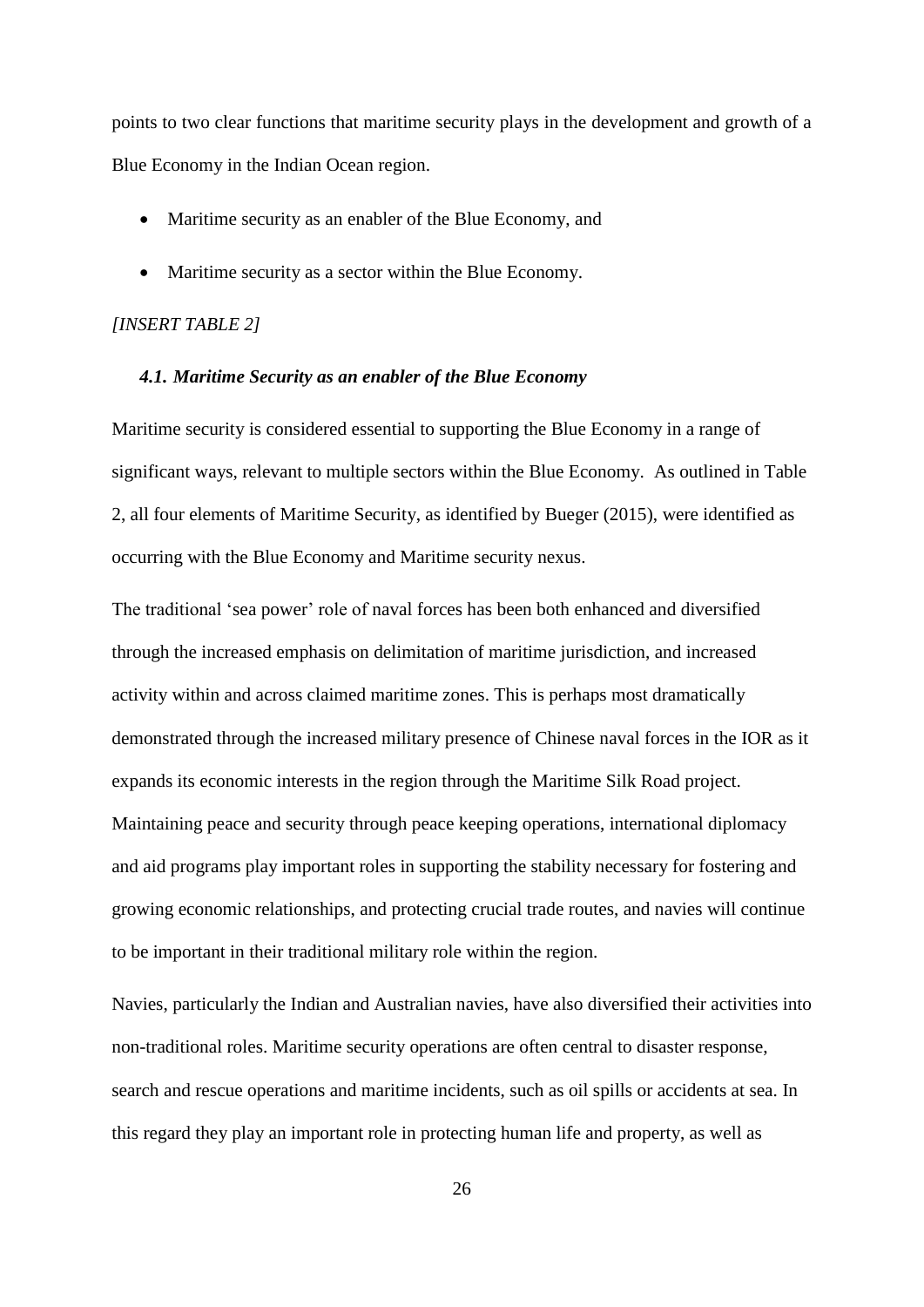environmental health (DFAT, 2015; National Marine Science Committee, 2015). The importance of marine safety activities is especially pronounced in the IOR, given the region's particular vulnerabilities to human and natural disasters. These vulnerabilities include a number of shipping 'choke' points, and coastal communities at risk from the increased likelihood of natural disasters associated with climate change, including low lying SIDS. MDA plays a key role in detecting maritime threats and developing strategies to avoid, mitigate or respond effectively to these threats and, in turn, protect the economic and natural assets which underpin the Blue Economy. The data gathered by maritime security agencies through these activities also provides critical information needs relevant to the Blue Economy, including weather and oceanic conditions, bathometric and oceanographic data and vessel tracking. This data, much of which is shared with industry and across jurisdictions, provides reliable and accurate information to assist maritime industries to plan and manage their business activities and provides insights into potential new opportunities for ocean based economic development.

At its core maritime security is designed to provide a stable and secure environment in which economic development can occur and grow. Maritime security agencies contribute to the Blue Economy through their defence of important maritime assets and infrastructure against threats such as maritime terrorism. The link between economic development and maritime security is therefore fundamental to the Blue Economy. This has been demonstrated in the IOR through the role of maritime security in managing piracy, which has been seen to pose a significant threat to economic activities in the region in recent history. This role will evolve in the high seas as it responds to the future outcomes of the ABNJ process, as well as the resolution of maritime boundary disputes. It will also necessitate an increasingly cooperative approach as countries in the region seek to ensure the enforcement of laws and regulations relating to resource use across jurisdictions, particularly in relation to fisheries management.

27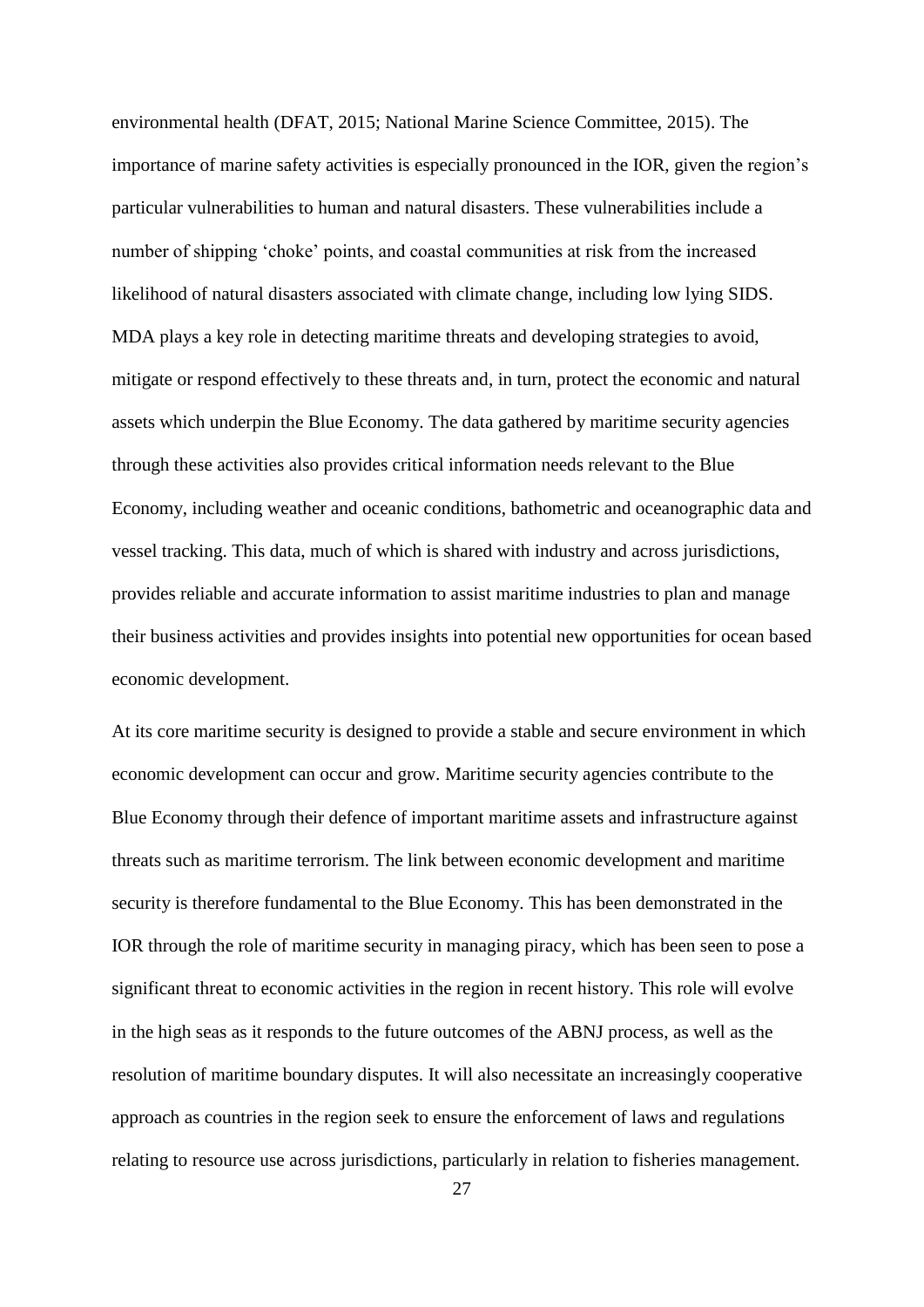Many of the maritime security measures designed to address economic development also have implications for human security, given they are considered important tools in ensuring ongoing food security and the development of new economic activities for some of the most impoverished countries in the world.

#### *4.2. Maritime Security as a sector within the Blue Economy*

The other important, but often overlooked, role that maritime security operations and agencies play in supporting the Blue Economy is by being itself a source of economic development and growth. As the Blue Economy expands and grows in response to concerted efforts within the region, there will be greater demand for maritime security capability. For example, the activities associated with the Maritime Silk Road have been foreshadowed to trigger significant investment in port development and shipping in the region, and will require commensurate investment in security and defence. There will therefore be an increasing role for navies, coastguards and private maritime security agencies in an expanded Blue Economy, which will include policing maritime crime, conducting monitoring and surveillance and participating in search and rescue. This is likely to drive additional investment in shipbuilding and associated infrastructure within the region. For example, the Australian Defence white paper points to significant investments in amphibious vessels, offshore patrol vessels, frigates and submarines and includes a particular emphasis on innovation in these activities (Department of Defence, 2016a).

Another likely outcome of an increased emphasis on maritime security within a growing Blue Economy will be the enhanced need for training and capacity development activities. This will be required to assist local countries to develop effective coastguard and defence capabilities, as well as the necessary skills and expertise to contribute to MDA activities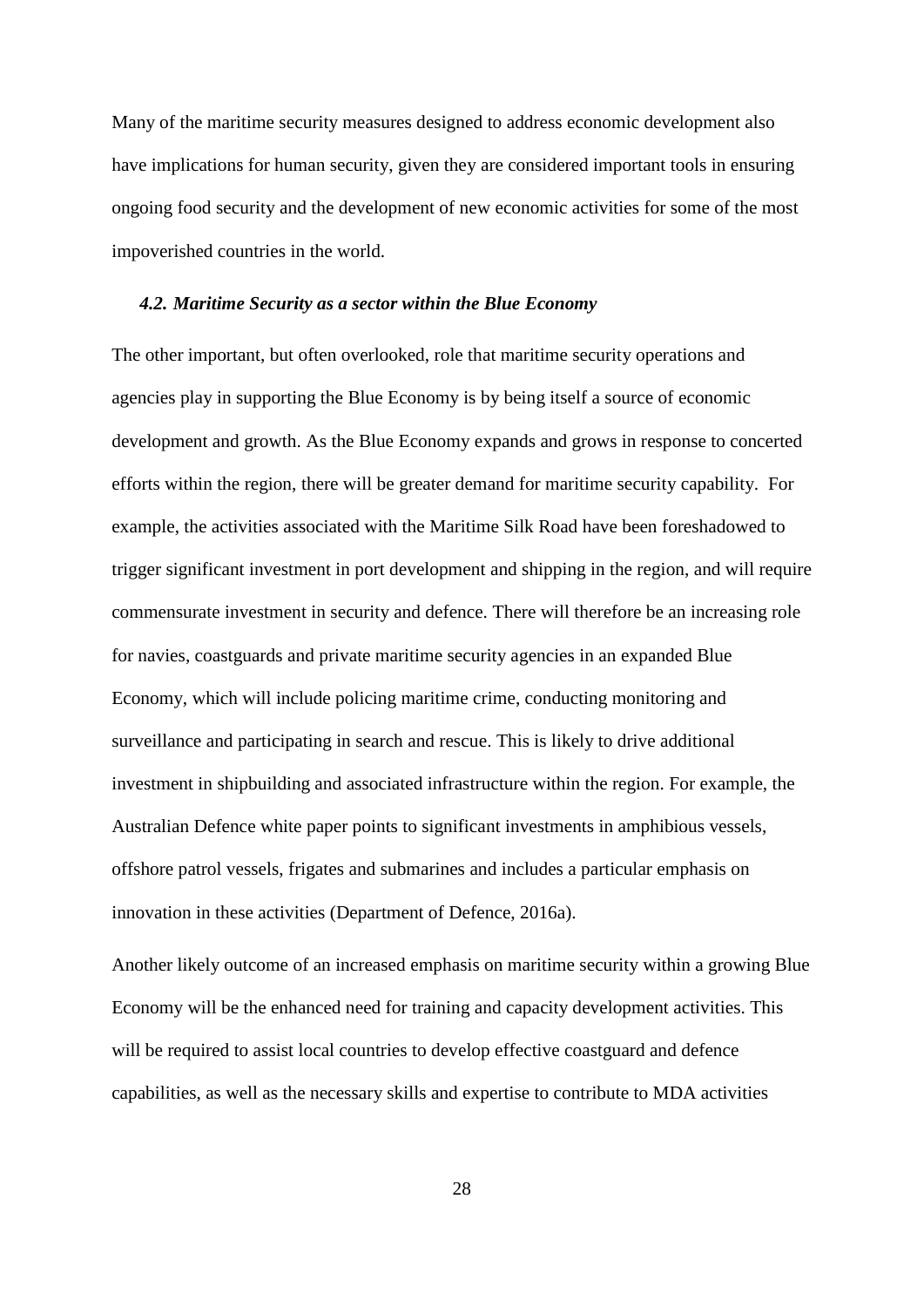(Bueger and Edmunds, 2017). Education and training in maritime security is hence likely to be another 'Blue growth' industry in the IOR and beyond.

The role of maritime security as a sector within the Blue Economy is difficult to quantify, given the wide array of industries it incorporates and problems with effectively defining the extent of maritime security operations across both the public and private sectors. For this reason it is often absent from attempts to value the current worth of ocean or Blue economies (e.g. see Australian Institute of Marine Science, 2016; Alistair McIlgorm, 2005; Alistair McIlgorm, 2016). The full extent of the contribution of maritime security to global economies therefore remains poorly understood but is likely to be significant, and growing.

#### *4.3. Conclusion*

Analysis of the intersection of the Blue Economy and maritime security in the IOR points to the mutually co-dependent nature of both. The UNCLOS has resulted in greater attention on the economic potential of the oceans as coastal states seek to make maximum use of their expanded maritime claims. This has precipitated an increased and more diversified role of maritime security in the world's oceans. The Blue Economy as a concept has evolved out of this increased interest in the economic potential of the resources contained within national jurisdictions. It recognises the importance of sustainable use and environmental protection as necessary to secure the ongoing availability of the opportunities provided by the oceans. It is also heavily reliant on maritime security to protect these opportunities from a range of threats, and to provide a safe and secure environment which enables the development of these opportunities. With the increased role of maritime security, will come increased investment and growth of support industries, such as shipbuilding, suppliers of technology to assist with MDA and maritime infrastructure, such as ports. This, in itself, with generate new economic and employment opportunities for the IOR.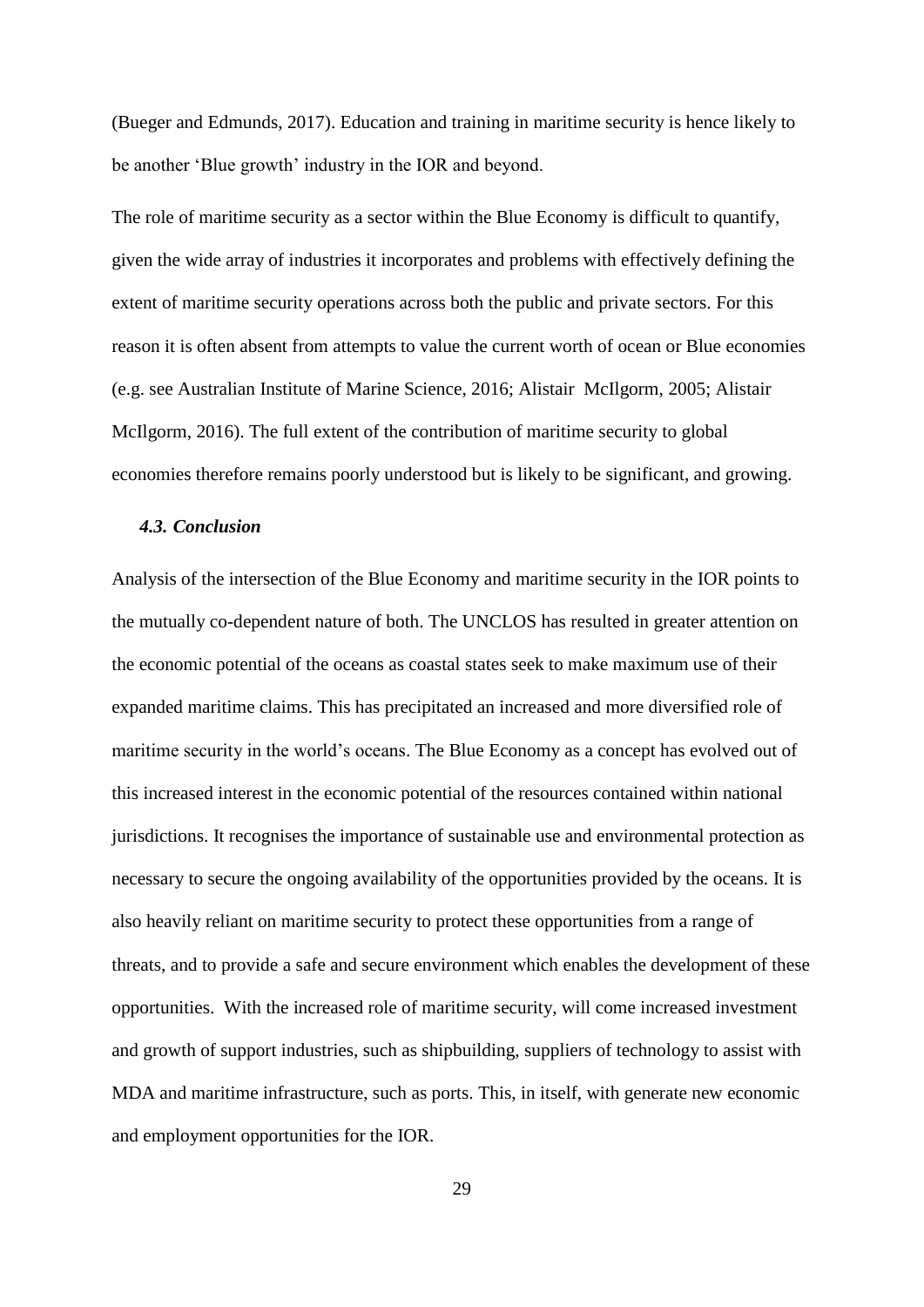#### **Acknowledgements**

This paper builds on a previous discussion paper prepared for, and funded by, the Sea power

Centre - Australia. Thanks goes to Chris Rahman for his input and advice on the manuscript.

#### **References**

- Australian Institute of Marine Science. (2016). *The AIMS Index of Marine Industry* Townsville.: [http://www.aims.gov.au/documents/30301/0/AIMS+Index+of+Marine+Industry+2016/f2f7f8f3-6ae3-](http://www.aims.gov.au/documents/30301/0/AIMS+Index+of+Marine+Industry+2016/f2f7f8f3-6ae3-4094-b8d4-cb8aa90f5ae1) [4094-b8d4-cb8aa90f5ae1](http://www.aims.gov.au/documents/30301/0/AIMS+Index+of+Marine+Industry+2016/f2f7f8f3-6ae3-4094-b8d4-cb8aa90f5ae1)
- Bateman, S. (2016). Maritime security governance in the Indian Ocean region. *Journal of the Indian Ocean Region, 12*(1), pp. 5-23. doi:10.1080/19480881.2016.1138709 Retrieved from <http://dx.doi.org/10.1080/19480881.2016.1138709>

Bateman, S., & Bergin, A. (2009). *Sea change: advancing Australia's ocean interests*. ACT, Australia

Bergin, A. (2016). Ocean observations and trilateral cooperation. *The Strategist*. Retrieved.

- Blanchard, J. M. F., & Flint, C. (2017). The geopolitics of China's maritime silk road initiative. [Article]. *Geopolitics, 22*(2), pp. 223-245. doi:10.1080/14650045.2017.1291503 Retrieved from [http://ezproxy.uow.edu.au/login?url=http://search.ebscohost.com/login.aspx?direct=true&db=edselc&AN](http://ezproxy.uow.edu.au/login?url=http://search.ebscohost.com/login.aspx?direct=true&db=edselc&AN=edselc.2-52.0-85018652661&site=eds-live) [=edselc.2-52.0-85018652661&site=eds-live](http://ezproxy.uow.edu.au/login?url=http://search.ebscohost.com/login.aspx?direct=true&db=edselc&AN=edselc.2-52.0-85018652661&site=eds-live)
- Brewster, D. (2014). India's own string of pearls: Sri Lanka, Mauritius, Seychelles and Maldives. *The Interpreter*. Retrieved.
- Brewster, D. (2017). Silk roads and strings of pearls: The strategic geography of China's new pathways in the Indian Ocean. [Article]. *Geopolitics, 22*(2), pp. 269-291. doi:10.1080/14650045.2016.1223631 Retrieved from [http://ezproxy.uow.edu.au/login?url=http://search.ebscohost.com/login.aspx?direct=true&db=edselc&AN](http://ezproxy.uow.edu.au/login?url=http://search.ebscohost.com/login.aspx?direct=true&db=edselc&AN=edselc.2-52.0-84984678053&site=eds-live) [=edselc.2-52.0-84984678053&site=eds-live](http://ezproxy.uow.edu.au/login?url=http://search.ebscohost.com/login.aspx?direct=true&db=edselc&AN=edselc.2-52.0-84984678053&site=eds-live)
- Brundtland, G. H. (1987). *Our common future* Melbourne: Oxford University Press.
- Bueger, C. (2015). What is maritime security? *Marine Policy, 53*, pp. 159-164. doi:https://doi.org/10.1016/j.marpol.2014.12.005 Retrieved from <http://www.sciencedirect.com/science/article/pii/S0308597X14003327>
- Bueger, C., & Edmunds, T. (2017). Beyond seablindness: a new agenda for maritime security studies. *International Affairs*, pp. iix174-iix174. doi:10.1093/ia/iix174 Retrieved fro[m http://dx.doi.org/10.1093/ia/iix174](http://dx.doi.org/10.1093/ia/iix174)
- Choi, Y. R. (2017). The Blue Economy as governmentality and the making of new spatial rationalities. *Dialogues in Human Geography, 7*(1), pp. 37-41. doi:10.1177/2043820617691649 Retrieved from <http://dx.doi.org/10.1177/2043820617691649>
- Churchill, R., & Lowe, A. (1999). *The Law of the Sea* Manchester: Manchester University Press.
- Colgan, C. S. (2016). Measurement of the Ocean Economy From National Income Accounts to the Sustainable Blue Economy. *Journal of Ocean and Coastal Economics, 2*(12)doi:DOI[: http://dx.doi.org/10.15351/2373-](http://dx.doi.org/10.15351/2373-8456.1061) [8456.1061](http://dx.doi.org/10.15351/2373-8456.1061)
- Department of Defence. (2016a). *2016 Defence White Paper*. Canberra: A. Government.

Department of Defence. (2016b). *Environmental Strategy: 2016-2036*. Canberra: A. Government. [http://www.defence.gov.au/estatemanagement/Governance/Policy/Environment/Policy/EnvironmentStr](http://www.defence.gov.au/estatemanagement/Governance/Policy/Environment/Policy/EnvironmentStrategy2016.PDF) [ategy2016.PDF](http://www.defence.gov.au/estatemanagement/Governance/Policy/Environment/Policy/EnvironmentStrategy2016.PDF)

- DFAT. (2015). *Strategy for Australia's aid investments in agriculture, fisheries and water*. Canberra
- East Asian Seas Congress. (2012). *Building a Blue Economy: Strategy, Opportunities and Partnerships in the Seas of East Asia.* Proceedings of the Fourth Ministerial Forum on the Sustainable Development of the Seas of East Asia, Changwon City, Republic of Korea.
- Eikeset, A. M., Mazzarella, A. B., Davíðsdóttir, B., Klinger, D. H., Levin, S. A., Rovenskaya, E., & Stenseth, N. C. (2018). What is blue growth? The semantics of "Sustainable Development" of marine environments. *Marine Policy, 87*, pp. 177-179. doi:https://doi.org/10.1016/j.marpol.2017.10.019 Retrieved from https:/[/www.sciencedirect.com/science/article/pii/S0308597X17306905](http://www.sciencedirect.com/science/article/pii/S0308597X17306905)
- ESCAP. (2017). China's 'One Belt, One Road' Initiative: An ESCAP Report. [Article]. *Population & Development Review, 43*(3), pp. 583-587. doi:10.1111/padr.12089 Retrieved from [http://ezproxy.uow.edu.au/login?url=http://search.ebscohost.com/login.aspx?direct=true&db=sih&AN=12](http://ezproxy.uow.edu.au/login?url=http://search.ebscohost.com/login.aspx?direct=true&db=sih&AN=125295760&site=eds-live) [5295760&site=eds-live](http://ezproxy.uow.edu.au/login?url=http://search.ebscohost.com/login.aspx?direct=true&db=sih&AN=125295760&site=eds-live)
- FAO. (2014). *FAO Yearbook: Fishery and Aquaculture Statistics 2014.* Rome
- FAO. (2016). *The State of the World's Fisheries and Aquaculture 2016: Contributing to Food Security and Nutrition for All. State of the World's Fisheries.* . Rome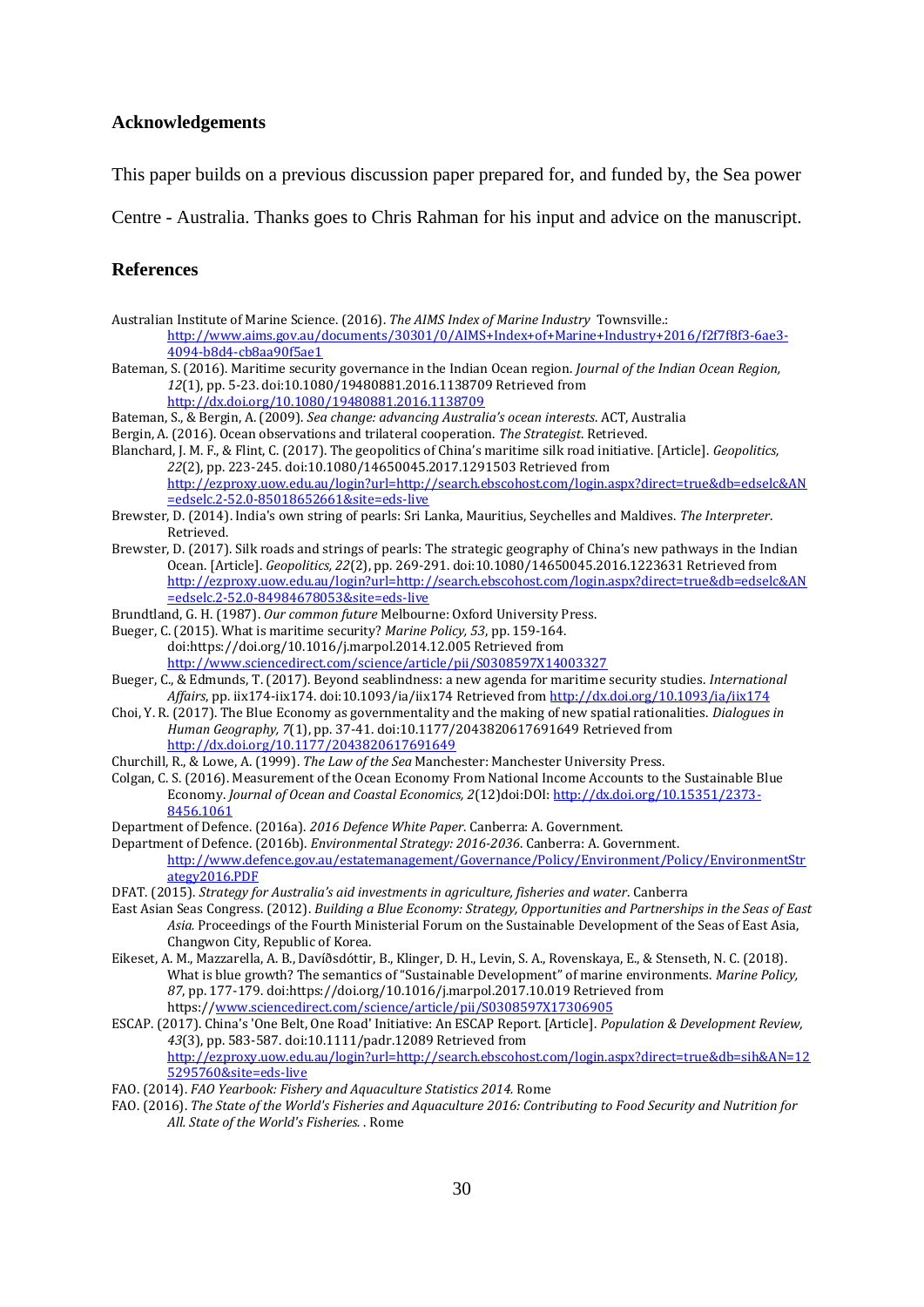- Figliomeni, V. C. (2012). Countering Piracy and Other Organised Illicit Activities in East Africa: Piracy Illicit Activities of Organised Crime and Failed States'. In G. S. Ciotti (Ed.), *Piracy and Maritime Terrorism Logistics Strategies and Scenarios*. Amsterdam: IOS Publishing.
- Hussain, M. G., Failler, P., Karim, A. A., & Alam, M. K. (2017). Major opportunities of blue economy development in Bangladesh. *Journal of the Indian Ocean Region*, pp. 1-12. doi:10.1080/19480881.2017.1368250 Retrieved fro[m http://dx.doi.org/10.1080/19480881.2017.1368250](http://dx.doi.org/10.1080/19480881.2017.1368250)
- IORA. (2015). *IORA Maritime Cooperation Declaration*. Padang, Indonesia, IORA 23 October 2015
- Keen, M. R., Schwarz, A.-M., & Wini-Simeon, L. (2017). Towards defining the Blue Economy: Practical lessons from pacific ocean governance. *Marine Policy*doi[:http://dx.doi.org/10.1016/j.marpol.2017.03.002](http://dx.doi.org/10.1016/j.marpol.2017.03.002) Retrieved from <http://www.sciencedirect.com/science/article/pii/S0308597X16308235>
- Khurana, G. S. (2016). China as an Indian Ocean power: trends and implications. *Maritime affairs (New Delhi, India), 12*(1), pp. 13-24. doi:10.1080/09733159.2016.1175127
- Kildow, J. T., & McIlgorm, A. (2010). The importance of estimating the contribution of the oceans to national economies. *Marine Policy, 34*(3), pp. 367-374. do[i:http://dx.doi.org/10.1016/j.marpol.2009.08.006](http://dx.doi.org/10.1016/j.marpol.2009.08.006) Retrieved fro[m http://www.sciencedirect.com/science/article/pii/S0308597X09001225](http://www.sciencedirect.com/science/article/pii/S0308597X09001225)
- Krupakar, J. (2017). China's naval base(s) in the Indian Ocean—Signs of a maritime grand strategy? [Article]. *Strategic Analysis, 41*(3), pp. 207-222. doi:10.1080/09700161.2017.1296622 Retrieved from [http://ezproxy.uow.edu.au/login?url=http://search.ebscohost.com/login.aspx?direct=true&db=edselc&AN](http://ezproxy.uow.edu.au/login?url=http://search.ebscohost.com/login.aspx?direct=true&db=edselc&AN=edselc.2-52.0-85015675197&site=eds-live) [=edselc.2-52.0-85015675197&site=eds-live](http://ezproxy.uow.edu.au/login?url=http://search.ebscohost.com/login.aspx?direct=true&db=edselc&AN=edselc.2-52.0-85015675197&site=eds-live)
- Larsen, J. (2015). Towards Maritime Security in the Indian Ocean: The case of Seychelles. *Island Studies: Indian Ocean*(3), pp. 50 - 57.
- Llewellyn, L. E., English, S., & Barnwell, S. (2016). A roadmap to a sustainable Indian Ocean blue economy. [Article]. *Journal of the Indian Ocean Region, 12*(1), pp. 52-66. doi:10.1080/19480881.2016.1138713 Retrieved from [http://ezproxy.uow.edu.au/login?url=http://search.ebscohost.com/login.aspx?direct=true&db=a9h&AN=1](http://ezproxy.uow.edu.au/login?url=http://search.ebscohost.com/login.aspx?direct=true&db=a9h&AN=113220227&site=eds-live) [13220227&site=eds-live](http://ezproxy.uow.edu.au/login?url=http://search.ebscohost.com/login.aspx?direct=true&db=a9h&AN=113220227&site=eds-live)
- McCabe, R. C. (2018). *Modern Maritime Piracy: Genesis Evoution and Responses* Oxon/NewYork: Routledge.
- McIlgorm, A. (2005). *Economic Value of the Marine Sector Across the APEC Marine Economies. Draft report to the APEC Marine Resource Conservation Working Group Project (05/2004),* . The Centre for Marine Policy: U. o. Wollongong.
- McIlgorm, A. (2016). Ocean Economy Valuation Studies in the Asia-Pacific Region: Lessons for the Future International Use of National Accounts in the Blue Economy. *Journal of Ocean and Coastal Economics, 2*doi:DOI[: http://dx.doi.org/10.15351/2373-8456.1046](http://dx.doi.org/10.15351/2373-8456.1046)
- Mehdiyev, F. (2012 ). Providing and maintaining the security of maritime oil platforms and pipelines. In G. S. Ciotti (Ed.), *Piracy and Maritime Terrorism Logistics Strategies and Scenarios*. Amsterdam IOS Publishing.
- Michel, D. (2014). Fisheries, Food Security, and Climate Change in the Indo-Pacific. In D. Michel and R. Passarelli (Ed.), *Sea Change: Evolving Maritime Geopilitics in the Indo-Pacific Region* (pp. pp111-122): Stimson Center.
- Mohanty, S. K., Dash, P., Gupta, A., & Gaur, P. (2015). *Prospects of Blue Economy in the Indian Ocean*. New Delhi, india
- National Marine Science Committee. (2015). *National Marine Science Plan 2015-2025: Driving the development of Australia's blue economy.* Townsville[: http://frdc.com.au/environment/NMSC-](http://frdc.com.au/environment/NMSC-WHITE/Documents/NMSP%202015-2025%20report.pdf)[WHITE/Documents/NMSP%202015-2025%20report.pdf](http://frdc.com.au/environment/NMSC-WHITE/Documents/NMSP%202015-2025%20report.pdf)
- National Maritime Foundation. (2017). *The Blue Economy: Concept, Constituents and Development.* Anual Maritime Power Conference, New Delhi, India.
- Opray, M. (2017, 17 April 2017). Naval Power: Mauritius Looks to Perth Base for Renewable Energy Solutions. *The Guardian*.
- PCA. (2014). *Award in the matter of The Bay of Bengal maritime boundary arbitration*. The Hague
- PCA. (2017). Conciliation between The Democratic Republic of Timor-Leste and The Commonwealth Of Australia. . Permanent Court of Arbitration.
- Prescott, J. R. V., & Schofield, C. H. (2005). *The Maritime Political Boundaries of the World* Leiden/Boston: Martinus Nijhoff Publishers.
- Purvis, M.-T. (2015). Seychelles Blue Economy Strategy. *Island Studies: Indian Ocean*(3), pp. 14-19.
- Rahman, C. (2010). Maritime Domain Awareness in Australia and New Zealand. In N. Kliein, J. Mossop & D. R. Rothwell (Eds.), *Maritime Security: International Law and Policy Perspectives from Australia and New Zealand* (pp. 202-223). New York: Routledge.
- Roach, J. A., & Smith, R. W. (2012). *Excessive Maritime Claims* Leiden/Boston: Martinus Nijhoff Publishers.
- Schofield, C. H. (2007). Minding the Gap: The Australia East Timor Treaty on Certain Maritime Arrangements in the Timor Sea *International Journal of Marine and Coastal Law, 22*(2), pp. 189-234.
- Schofield, C. H. (2011). The Delimitation of Maritime Boundaries: An Incomplete Mosaic. In D. Wastl-Walter (Ed.), *The Ashgate Research Companion to Border Studies* (pp. pp.665-681). Ashgate: Farnham.
- Schofield, C. H. (2014). Arming Merchant Vessels: Enhancing or Imperilling Maritime Safety and Security. ,. *Korean Journal of International and Comparative Law, 2*(1), pp. 46-66.
- Schofield, C. H., Telesetsky, A., & Lee, S. (2013). A Tribunal Navigating Complex Waters Implications of the Bay of Bengal Case. *Ocean Development and International Law, 44*(4), pp. 363-388.
- Schurman, R. (1998). Tuna Dreams: Resource Nationalism and the Pacific Island's Tuna Industry. *Development and Change, 29*, pp. 107-136.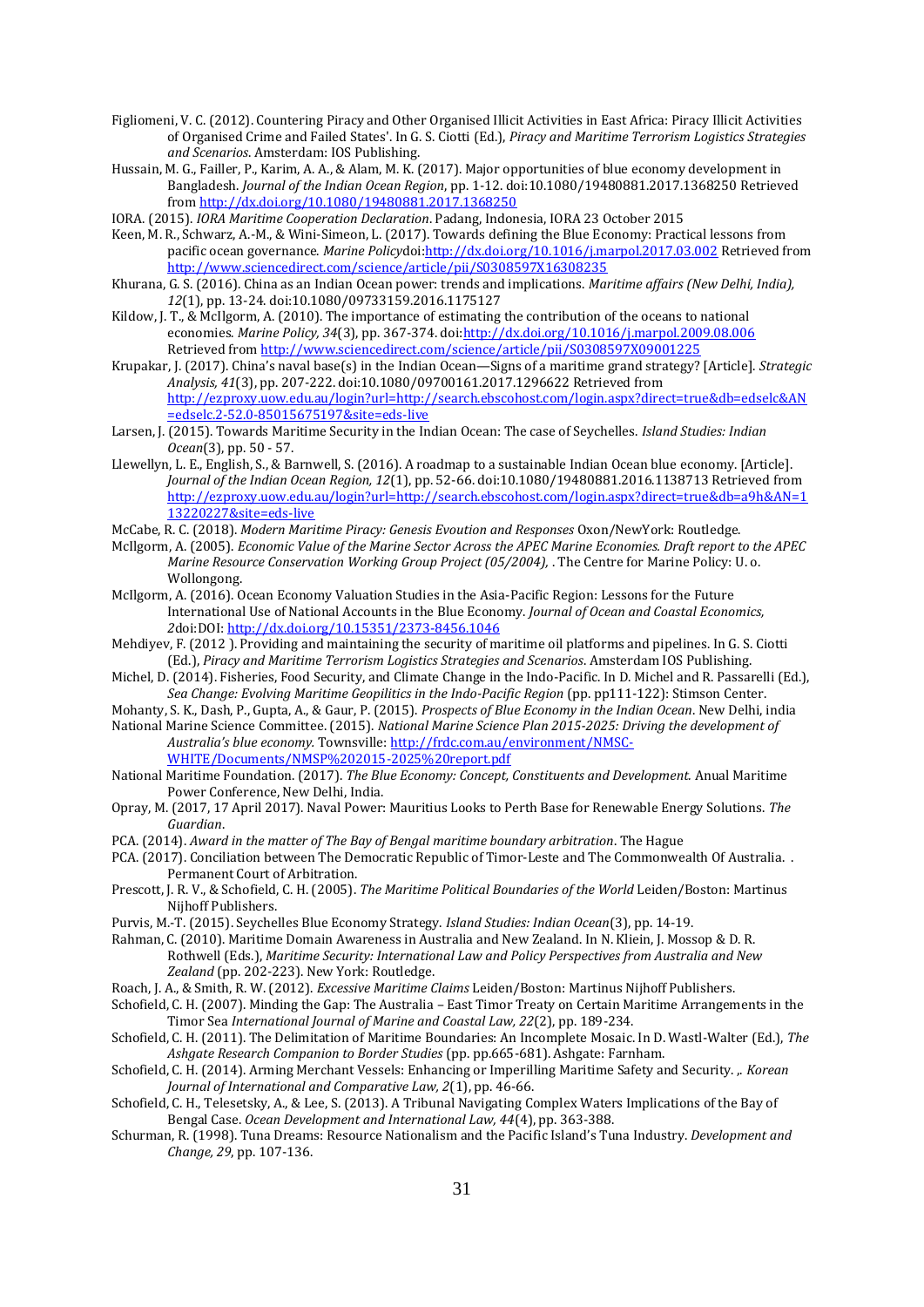- Silver, J. J., Gray, N. J., Campbell, L. M., Fairbanks, L. W., & Gruby, R. L. (2015). Blue Economy and Competing Discourses in International Oceans Governance. *The Journal of Environment & Development, 24*(2), pp. 135-160. doi:10.1177/1070496515580797 Retrieved fro[m http://jed.sagepub.com/content/24/2/135.abstract](http://jed.sagepub.com/content/24/2/135.abstract)
- Spamer, J. (2015). *Riding the African Blue Economy wave: A South African perspective.* 2015 4th IEEE International Conference on Advanced Logistics and Transport, IEEE ICALT 2015.
- Statista. (2016). Revenue of the cruise industry worldwide from 2007 to 2027 (in billion U.S. dollars). Retrieved Date Accessed, 2017 from https:/[/www.statista.com/statistics/204572/revenue-of-the-cruise-line-industry](http://www.statista.com/statistics/204572/revenue-of-the-cruise-line-industry-worldwide-since-2008/)[worldwide-since-2008/.](http://www.statista.com/statistics/204572/revenue-of-the-cruise-line-industry-worldwide-since-2008/)
- The Economist. (2015). *The blue economy: Growth, opportunity and a sustainable ocean economy. An Economist Intelligence Unit briefing paper for the World Ocean Summit 2015*. London: [http://www.eiuperspectives.economist.com/sites/default/files/Blue%20Economy\\_briefing%20paper\\_WO](http://www.eiuperspectives.economist.com/sites/default/files/Blue%20Economy_briefing%20paper_WOS2015.pdf) [S2015.pdf](http://www.eiuperspectives.economist.com/sites/default/files/Blue%20Economy_briefing%20paper_WOS2015.pdf)
- UN CLCS. (2017). *Submissions, through the Secretary-General of the United Nations, to the Commission on the Limits of the Continental Shelf, pursuant to article 76, paragraph 8, of the United Nations Convention on the Law of the Sea of 10 December 1982.* . As at 8 September 2017. Available at [<http://www.un.org/depts/los/clcs\\_new/commission\\_submissions.htm>.](http://www.un.org/depts/los/clcs_new/commission_submissions.htm%3e)

United Nations Convention on the Law of the Sea, 1833 (1982).

UNCTAD. (2016). *Review of Maritime Transport 2016.* New York & Geneva: U. Nations.

UNEP. (2011). *Towards a Green Economy: Pathways to Sustainable Development and Poverty Eradication*. [www.unep.org/greeneconomy](http://www.unep.org/greeneconomy)

- UNEP, FAO, IMO, UNDP, IUCN, Center, W. F., & GRIDArendal. (2012). *Green Economy in a Blue World*. Nairobi, Kenya: [www.unep.org/greeneconomy](http://www.unep.org/greeneconomy) an[d www.unep.org/regionalseas](http://www.unep.org/regionalseas)
- United Nations. (2014) *Blue Economy Concept Paper*. Paper presented at the Blue Economy Summit., Abu Dhabi, United Arab Emirates. https://sustainabledevelopment.un.org/content/documents/2978BEconcept.pdf
- United Nations. (2017). *Status of the United Nations Convention On The Law Of The Sea, of the Agreement Relating to the Implementation of Part XI of the Convention and of the Agreement for the Implementation of the Provisions of the Convention Relating to the Conservation and Management of Straddling Fish Stocks and Highly Migratory Fish Stocks, as at 31 July 2017.* . Available at [<http://www.un.org/depts/los/reference\\_files/status2010.pdf>.](http://www.un.org/depts/los/reference_files/status2010.pdf%3e)
- Development of an International Legally Binding Instrument under the United Nations Convention on the Law of the Sea on the Conservation and Sustainable Use of Marine biological Diversity of Areas Beyond National Jurisdiction (2015).
- Development of an international legally binding instrument under the United Nations Convention on the Law of the Sea on the conservation and sustainable use of marine biological diversity of areas beyond national jurisdiction, Chair's indicative suggestions of clusters of issues and questions to assist further discussions in the informal working groups at the second session of the Preparatory Committee, (2016).
- Upadhyaya, S. (2014). Maritime security cooperation in the Indian Ocean Region: The role of the Indian Navy. *Australian Journal of Maritime & Ocean Affairs, 6*(4), pp. 173-190. doi:10.1080/18366503.2014.920945 Retrieved fro[m http://dx.doi.org/10.1080/18366503.2014.920945](http://dx.doi.org/10.1080/18366503.2014.920945)
- Voyer, M., Quirk, G., McIlgorm, A., Azmi, K., & Kaye, S. (2017). *The Blue Economy in Australia: conceptualising the Blue Economy, its relationship with maritime security and its role in Australian oceans governance.* . Canberra
- Walsh, K. (2017). Sea control 142 the blue economy and ocean clusters In K. Walsh (Ed.), *Asia Pacific Sea Control*. <http://cimsec.org/sea-control-142-blue-economy-ocean-clusters-kate-walsh/33806:> Centre for International Maritime Security.
- Warner, R., & Schofield, C. H. (2012). Climate Change and the Oceans: Legal and Policy Portents for the Asia-Pacific Region and Beyond. In R. Warner & C. H. Schofield (Eds.), *Climate Change and the Oceans: Gauging the Legal and Policy Currents in the Asia Pacific Region* (pp. pp.1-20)). Cheltenham: Edward Elgar Publishers.
- Whisnant, R., & Reyes, A. (2015). *Blue Economy for Business in East Asia: Towards an Integrated Understanding of Blue Economy*. Quezon City, Philippines.
- Winder, G. M., & Le Heron, R. (2017). Assembling a Blue Economy moment? Geographic engagement with globalizing biological-economic relations in multi-use marine environments. *Dialogues in Human Geography, 7*(1), pp. 3- 26. doi:10.1177/2043820617691643 Retrieved fro[m http://dx.doi.org/10.1177/2043820617691643](http://dx.doi.org/10.1177/2043820617691643)

WWF Baltic Ecoregion Programme. (2015). *Principles for a Sustainable Blue Economy*. [http://wwf.panda.org/wwf\\_news/?247477/Principles-for-a-Sustainable-Blue-Economy#](http://wwf.panda.org/wwf_news/?247477/Principles-for-a-Sustainable-Blue-Economy)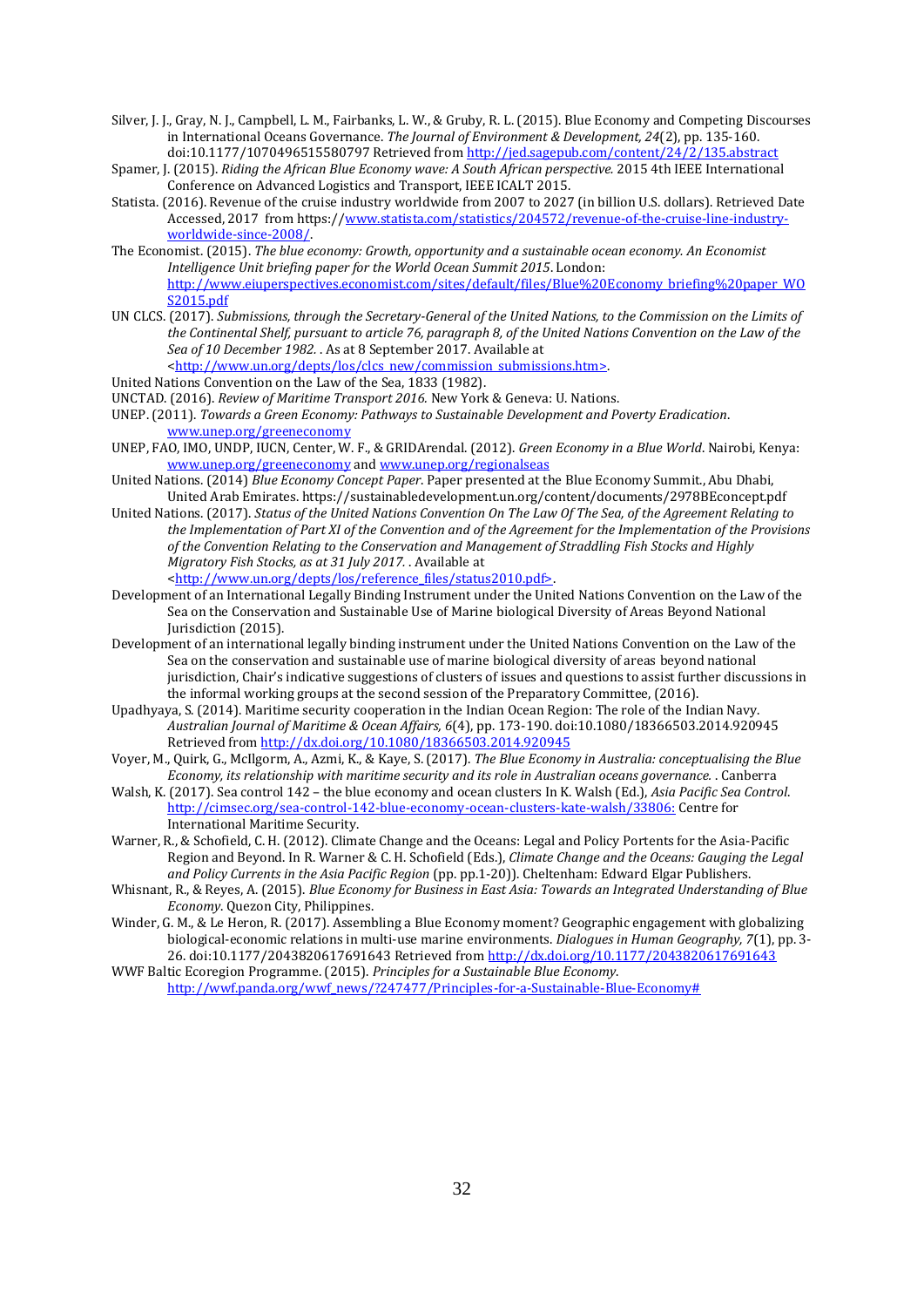*Table 1 – Sectors that contribute to the ocean economy (adapted from The Economist, 2015)* 

| <b>Extraction of non-</b> | <b>Harvesting of living</b>      | <b>Commerce and</b>        | <b>Ecosystem protection</b> |
|---------------------------|----------------------------------|----------------------------|-----------------------------|
| living resources, or      | resources                        | trade in and around        | and management              |
| resource generation       |                                  | the ocean                  |                             |
| Seabed/Deep seabed        | Fisheries                        | Shipping (marine           | <b>Blue Carbon</b>          |
| mining                    |                                  | transportation)            |                             |
| Oil and gas               | Aquaculture                      | Shipbuilding and           | Surveillance and            |
|                           |                                  | repair                     | maritime security           |
| Water (desalination)      | Marine bio-                      | Marine construction        | Habitat protection/         |
|                           | technology                       | (e.g. jetties etc)         | restoration                 |
| Dredging                  | Recreational fishing and boating |                            | Hazard protection           |
| Energy/renewables         | Marine transport                 | Port infrastructure        | Ecological/ecosystem        |
| (tidal/wave energy;       | equipment                        | and services               | research                    |
| coastal/offshore          | manufacturing                    |                            |                             |
| wind)                     |                                  |                            |                             |
|                           | Seafood processing               | Marine services (e.g.      | Waste treatment and         |
|                           |                                  | mapping,                   | disposal                    |
|                           |                                  | monitoring,                |                             |
|                           |                                  | consulting, maritime       |                             |
|                           |                                  | insurance, etc.)           |                             |
|                           |                                  | Marine education and R&D   |                             |
|                           |                                  | <b>Coastal Development</b> |                             |
|                           |                                  | Marine and coastal         |                             |
|                           |                                  | tourism                    |                             |
|                           |                                  | Defence                    |                             |